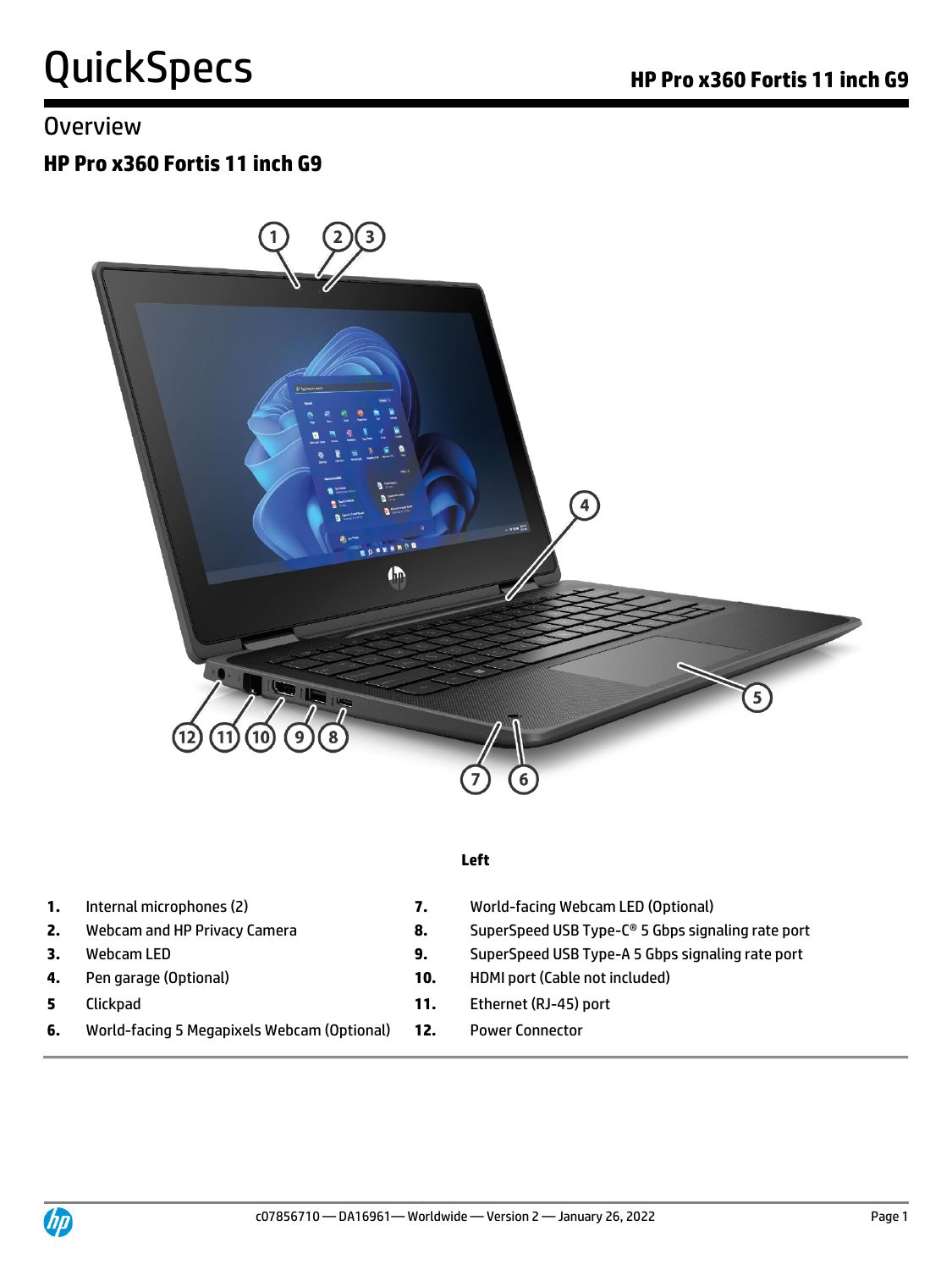### **Overview**



#### **Right**

- 
- **2.** Security lock slot (nano lock sold separately) **4.** Audio combo jack
- **1.** Power Button Key **3.** SuperSpeed USB Type-A 5 Gbps signaling rate port
	-

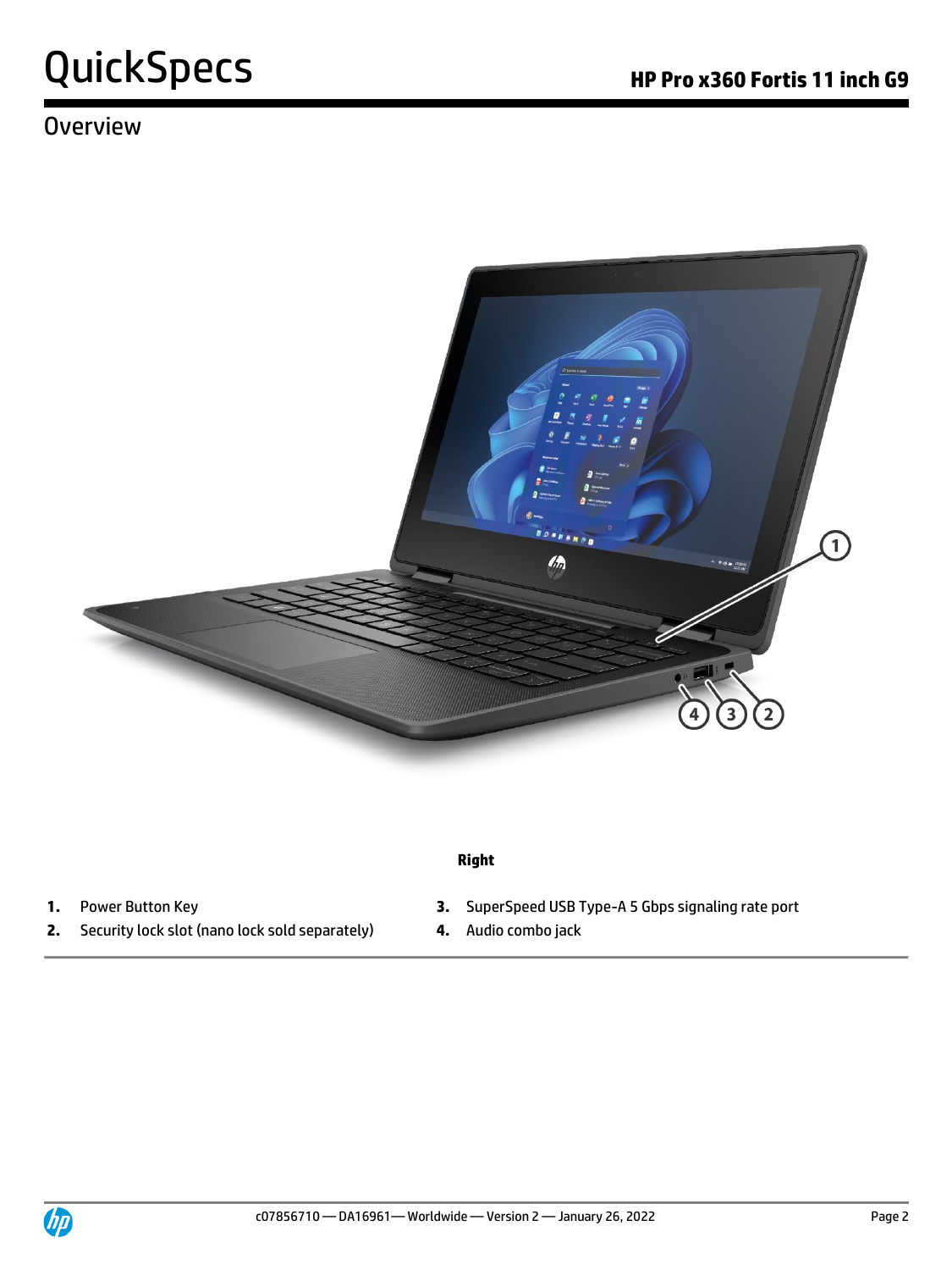### Overview

#### **AT A GLANCE**

- Windows 11 Pro, other Windows OS, or FreeDOS preinstalled
- Weight starting at 3.24 lbs (1.47 kgs)
- At 21.2 mm (0.84"), this flexible 360° hinge converts to laptop, tablet, tent, stand or book mode easily
- Undergoes 19 MIL-STD 810H tests, with rugged features such as co-molded rubber trim, spill- and pick-resistant keyboard, and Corning® Gorilla® Glass 3 touch screen
- Optional dual camera system for project-based learning
- Optional HP Slim Rechargeable Pen can be safely charged and housed on the keyboard in an optional spill-resistant garage
- Choice of Intel® Celeron® N4500, Intel® Celeron® N5100 and Intel® Pentium® N6000 processors
- Choice of 29.5cm (11.6") diagonal HD IPS slim LED touch screen (1366 x 768) or 29.5 cm (11.6") diagonal HD SVA slim LED touch screen (1366 x 768) displays
- 64 GB eMMC or up to 256 GB PCIe® NVMe™ M.2 Solid State Drive storage options
- Up to 8 GB total system memory
- Reliable connectivity with choice of Intel® Wi-Fi 6 AX201 802.11ax (2x2) and Bluetooth® 5 Combo WLAN or Intel® 9560 802.11b/g/n/a/ac/ax (2x2) and Bluetooth® 5 Combo WLAN for learning and collaboration beyond the classroom
- Supports wireless LAN and wireless WAN options for connectivity on the go
- Built-in ports include: Ethernet (RJ-45), USB 3.1 Gen 1, USB Type-C®, and HDMI 1.4b port for connecting to highresolution displays
- Enhanced security TPM 2.0 discrete chip
- Battery life up to 10 hours

#### **NOTE: See important legal disclosures for all listed specs in their respective features sections.**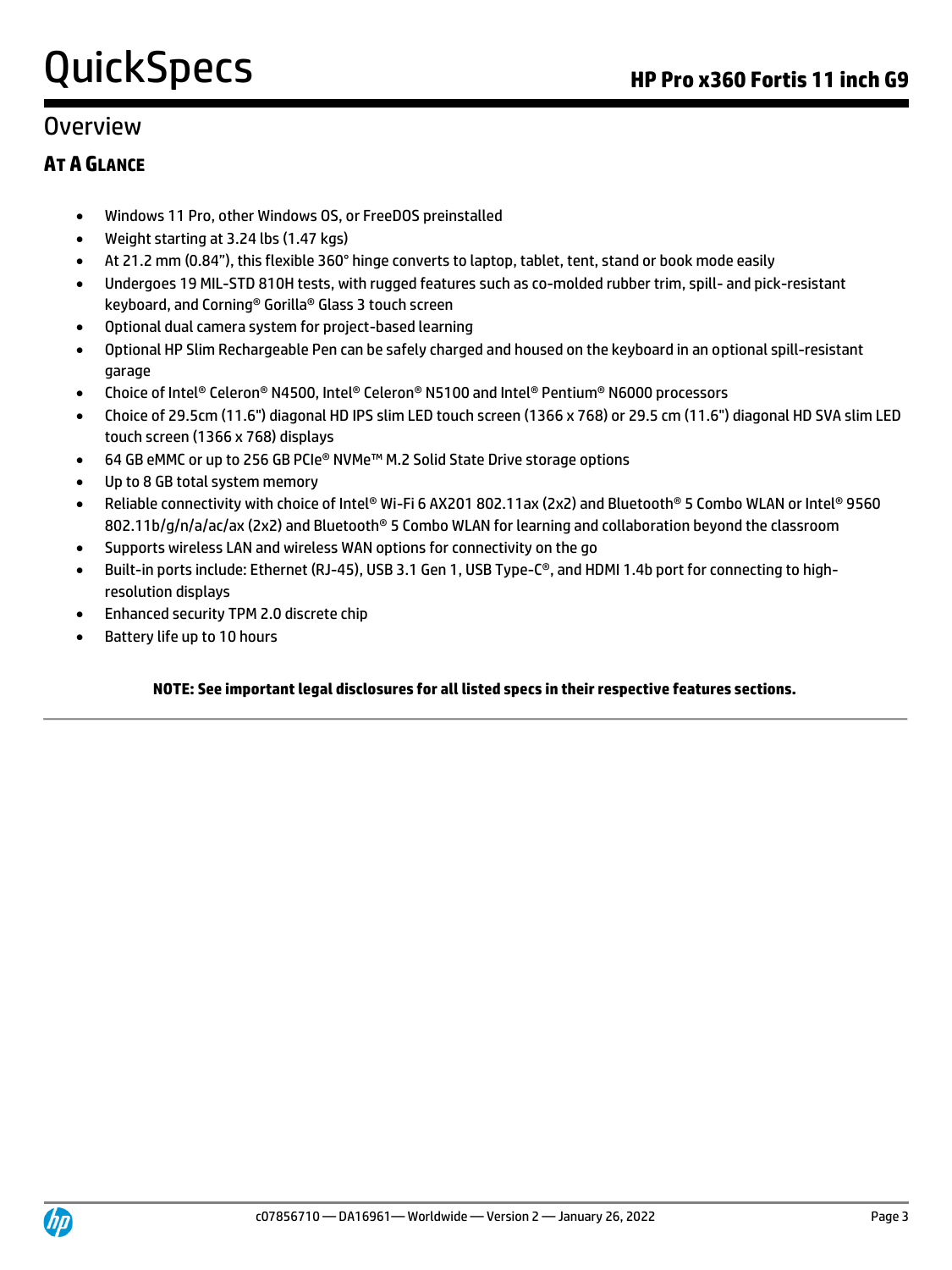#### **PRODUCT NAME**

HP Pro x360 Fortis 11 inch G9

#### **OPERATING SYSTEM**

**Preinstalled** Windows 11 Pro <sup>1</sup> Windows 11 Pro Education <sup>1</sup> Windows 11 Home - HP recommends Windows 11 Pro for business<sup>1</sup> Windows 11 Home Single Language - HP recommends Windows 11 Pro for business <sup>1</sup> Windows 11 Pro (Windows 11 Enterprise available with a Volume Licensing Agreement)<sup>1</sup> Windows 10 Pro (available through downgrade rights from Windows 11 Pro)<sup>1,2</sup> FreeDOS

1. Not all features are available in all editions or versions of Windows. Systems may require upgraded and/or separately purchased hardware, drivers, software or BIOS update to take full advantage of Windows functionality. Windows is automatically updated and enabled. High speed internet and Microsoft account required. ISP fees may apply and additional requirements may apply over time for updates. See [http://www.windows.com](http://www.windows.com/)

2. This system is preinstalled with Windows 10 Pro software and also comes with a license for Windows 11 Pro software and provision for recovery software. You may only use one version of the Windows software at a time. Switching between versions will require you to uninstall one version and install the other version. You must back up all data (files, photos, etc.) before uninstalling and installing operating systems to avoid loss of your data.

#### **PROCESSORS**

Intel® Celeron® N4500 with Intel® UHD Graphics (Up to 2.8 GHz burst frequency, 4 MB L3 cache, 2 cores, 2 threads) 3,4,5 Intel® Celeron® N5100 with Intel® UHD Graphics (Up to 2.8 GHz burst frequency, 4 MB L3 cache, 4 cores, 4 threads) 3,4,5 Intel® Pentium® Silver N6000 with Intel® UHD Graphics (Up to 3.3 GHz burst frequency, 4 MB L3 cache, 4 cores, 4 threads) 3,4,5

#### **Processor Family**

Intel® Celeron® processor (N4500, N5100) <sup>5</sup> Intel® Pentium® processor (N6000) <sup>5</sup>

3. Multicore is designed to improve performance of certain software products. Not all customers or software applications will necessarily benefit from use of this technology. Performance and clock frequency will vary depending on application workload and your hardware and software configurations. Intel's numbering, branding and/or naming is not a measurement of higher performance.

4. Processor speed denotes maximum performance mode; processors will run at lower speeds in battery optimization mode.

5. In accordance with Microsoft's support policy, HP does not support the Windows 8 or Windows 7 operating system on products configured with Intel and AMD 7th generation and forward processors or provide any Windows 8 or Windows 7 drivers o[n http://www.support.hp.com](http://www.support.hp.com/)

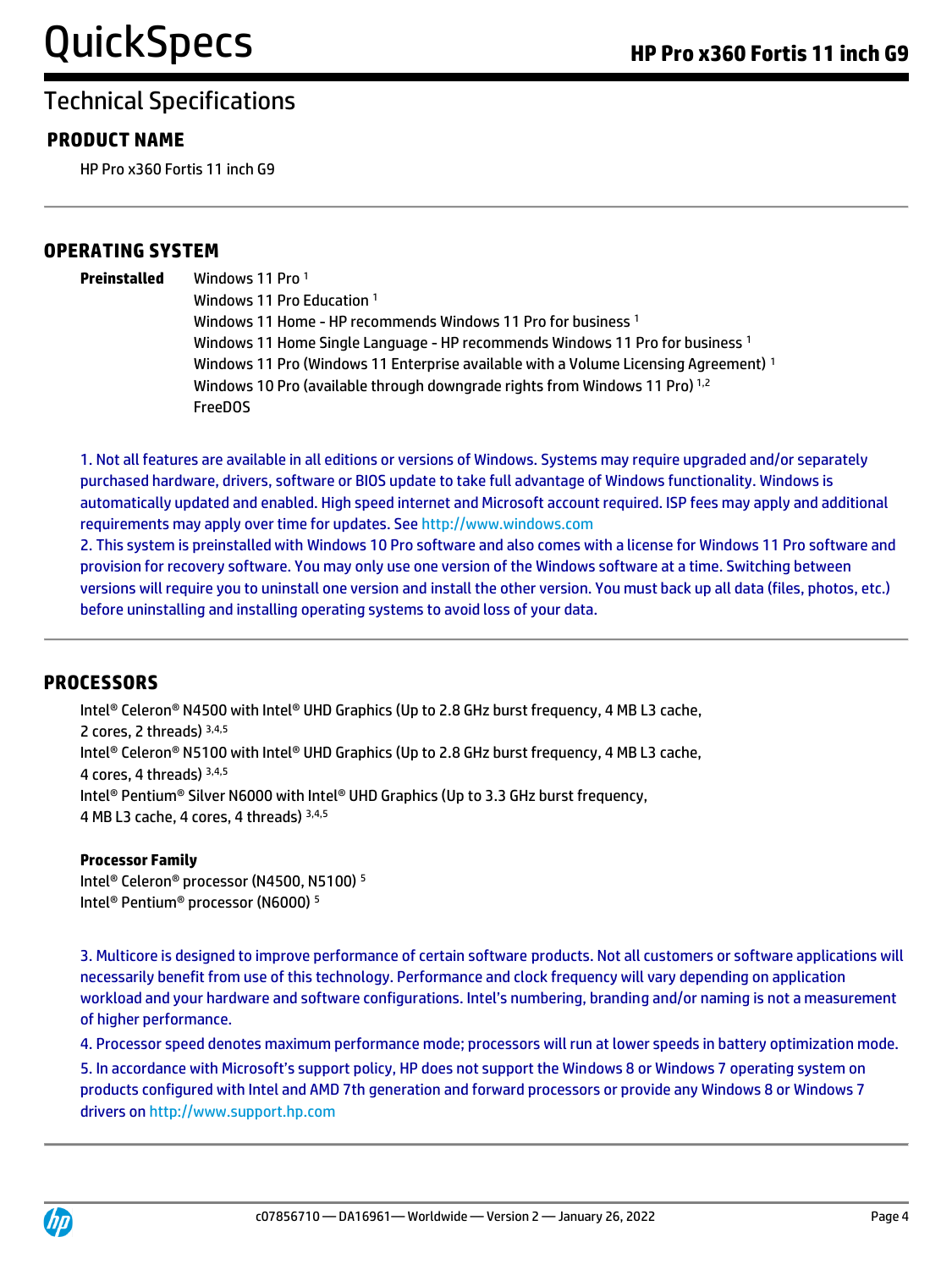#### **CHIPSET**

Chipset is integrated with processor

#### **GRAPHICS**

**Integrated**

Intel® UHD Graphics <sup>6</sup>

**Supports**

Support HD decode, DX12, HDMI 1.4b <sup>6</sup>

6. HD content required to view HD images.

#### **DISPLAY**

#### **Touch**

29.5 cm (11.6") diagonal, HD (1366 x 768), touch, SVA, BrightView, Corning® Gorilla® Glass 3, 250 nits, 45% NTSC 6,7,8,9 29.5 cm (11.6") diagonal, HD (1366 x 768), touch, IPS, BrightView, Corning® Gorilla® Glass 3, 250 nits, 50% NTSC 6,7,8,9

#### **Display Size**

11.6" diagonal 29.5 cm (11.6") diagonal

6. HD content required to view HD images.

- 7. Sold separately or as an optional feature.
- 8. Resolutions are dependent upon monitor capability, and resolution and color depth settings.
- 9. Actual brightness will be lower with touchscreen or HP Sure View.

#### **DOCKING (Sold Separately)**

**Docking station model #1** HP USB-C Dock G5 **Docking station model #2** HP USB-C Mini Dock **Docking station model #4** HP USB-C Travel Dock G2

**Docking station model #3** HP USB-C/A Universal Dock G2

For additional aftermarket options and docking specs please see page 31.

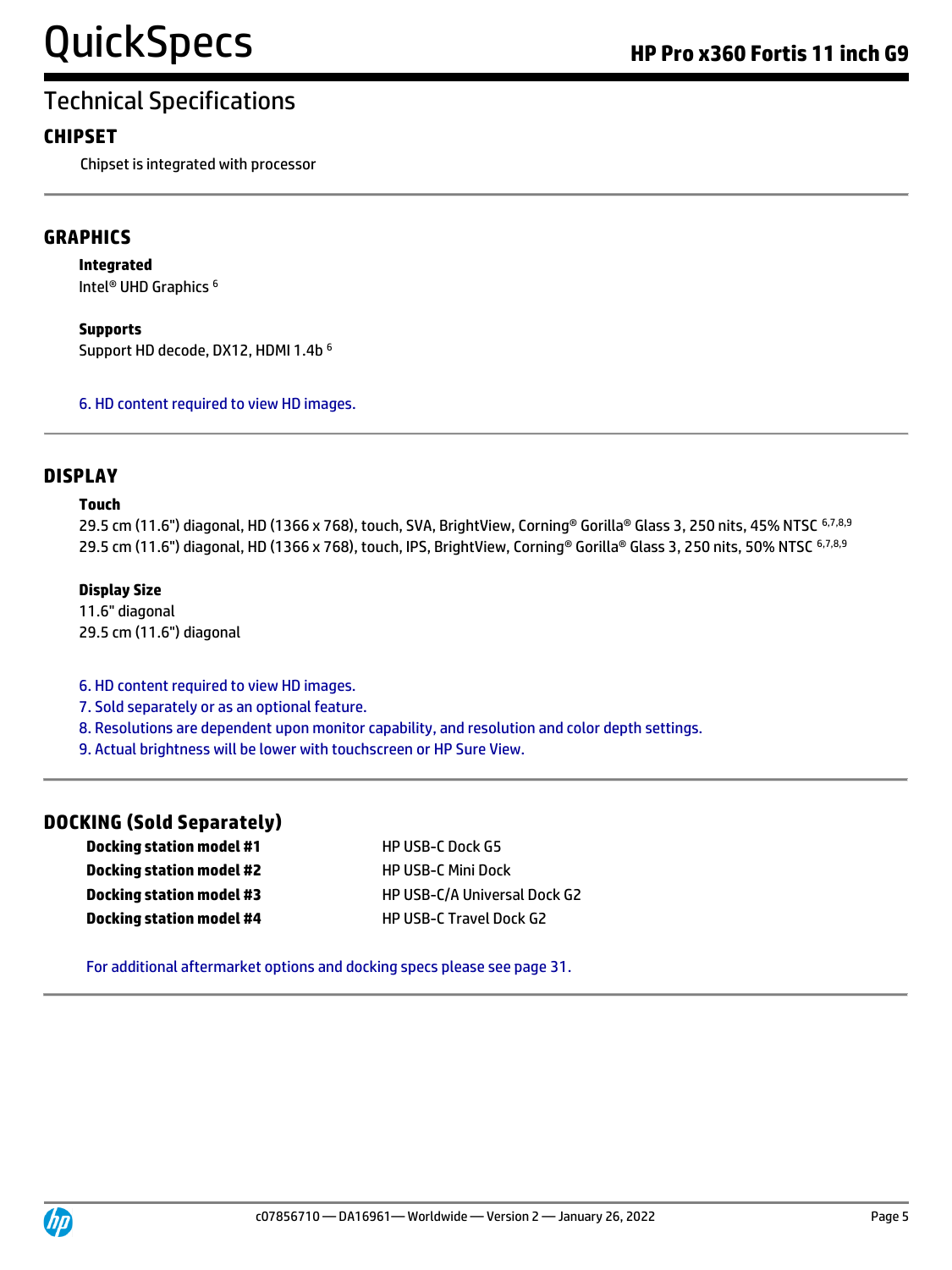#### **STORAGE AND DRIVES**

**eMMC Configurations** 64 GB eMMC

#### **Primary Storage**

128 GB PCIe® NVMe™ M.2 SSD <sup>10</sup> 256 GB PCIe® NVMe™ M.2 SSD <sup>10</sup>

10. For storage drives, GB = 1 billion bytes. TB = 1 trillion bytes. Actual formatted capacity is less. Up to 30 GB (for Windows 10 and 11) is reserved for system recovery software.

#### **MEMORY**

#### **Maximum Memory**

8 GB DDR4-2933 MHz RAM (on-board)11, 12

#### **Memory**

8 GB DDR4- 2933 MHz RAM (on-board) (2 x 4GB) 11, 12 4 GB DDR4- 2933 MHz RAM (on-board) (1 x 4GB) 11, 12

#### **Memory Slots**

On-board DDR4 SODIMMS, system runs at 2933MHz 11, 12 Supports Dual Channel Memory

11. All slots are non-accessible / non-upgradeable.

12. Due to the non-industry standard nature of some third-party memory modules, we recommend HP branded memory to ensure compatibility. If you mix memory speeds, the system will perform at the lower memory speed.

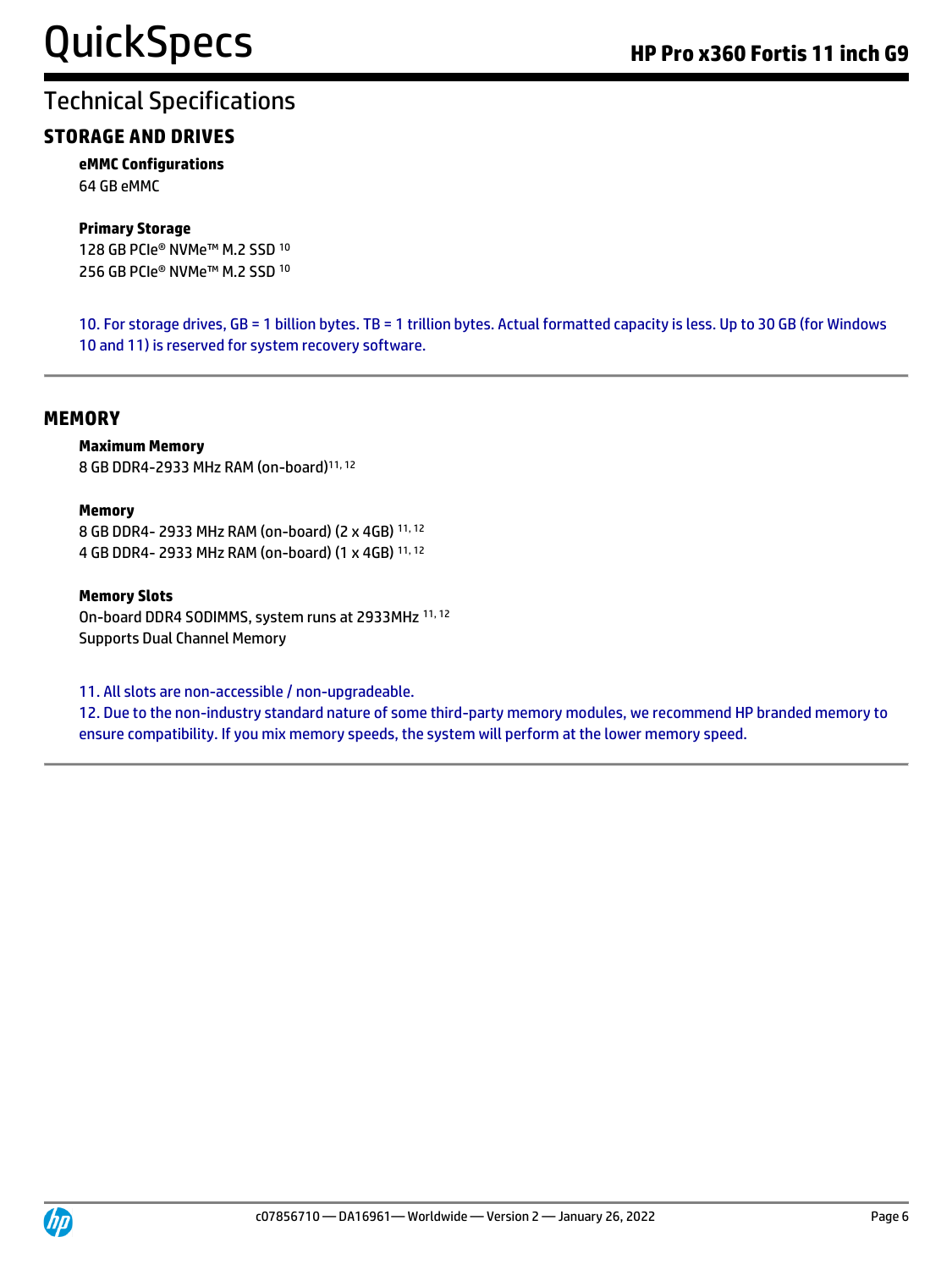#### **NETWORKING/COMMUNICATIONS**

#### **WLAN**

Intel® Wi-Fi CERTIFIED™ 6 AX201 (2x2) and Bluetooth® 5 combo, non-vPro® <sup>13</sup> Intel® Dual Band Wireless-AC 9560 802.11a/b/g/n/ac (2x2) Wi-Fi® and Bluetooth® 5 combo, non-vPro® <sup>14</sup>

#### **WWAN**

Intel® XMM 7360 LTE-Advanced Cat 913,15

#### **Miracast**

Native Miracast Support <sup>16</sup>

#### **Ethernet**

Realtek RTL8111HSH-CG 10/100/1000 GbE NIC <sup>17</sup>

13. Wireless access point and internet service required and sold separately. Availability of public wireless access points limited. Wi-Fi 6 is backwards compatible with prior 802.11 specs.

14. Wireless access point and internet service required and sold separately. Availability of public wireless access points limited. Wi-Fi 5 (802.11 ac) is backwards compatible with prior 802.11 specs.

15. WWAN is an optional feature, requires factory configuration and separately purchased service contract. Check with service provider for coverage and availability in your area. 4G LTE not available on all products, in all regions.

16. Miracast is a wireless technology your PC can use to project your screen to TVs, projectors, and streaming.

17. The term "10/100/1000" or "Gigabit" Ethernet indicates compatibility with IEEE standard 802.3ab for Gigabit Ethernet, and does not connote actual operating speed of 1 Gb/s. For high-speed transmission, connection to a Gigabit Ethernet server and network infrastructure is required.

#### **AUDIO/MULTIMEDIA**

#### **Audio**

HP HD Audio 2 Integrated stereo speakers Integrated dual array microphone

**Speaker Power** 2W/4ohm per speaker

#### **Camera**

720p HD camera 6,18 World-facing Wide Field of View 80° 5MP auto-focus secondary camera (Optional) 6,7,18

6. HD content required to view HD images. 7. Sold separately or as an optional feature. 18. Internet access required.

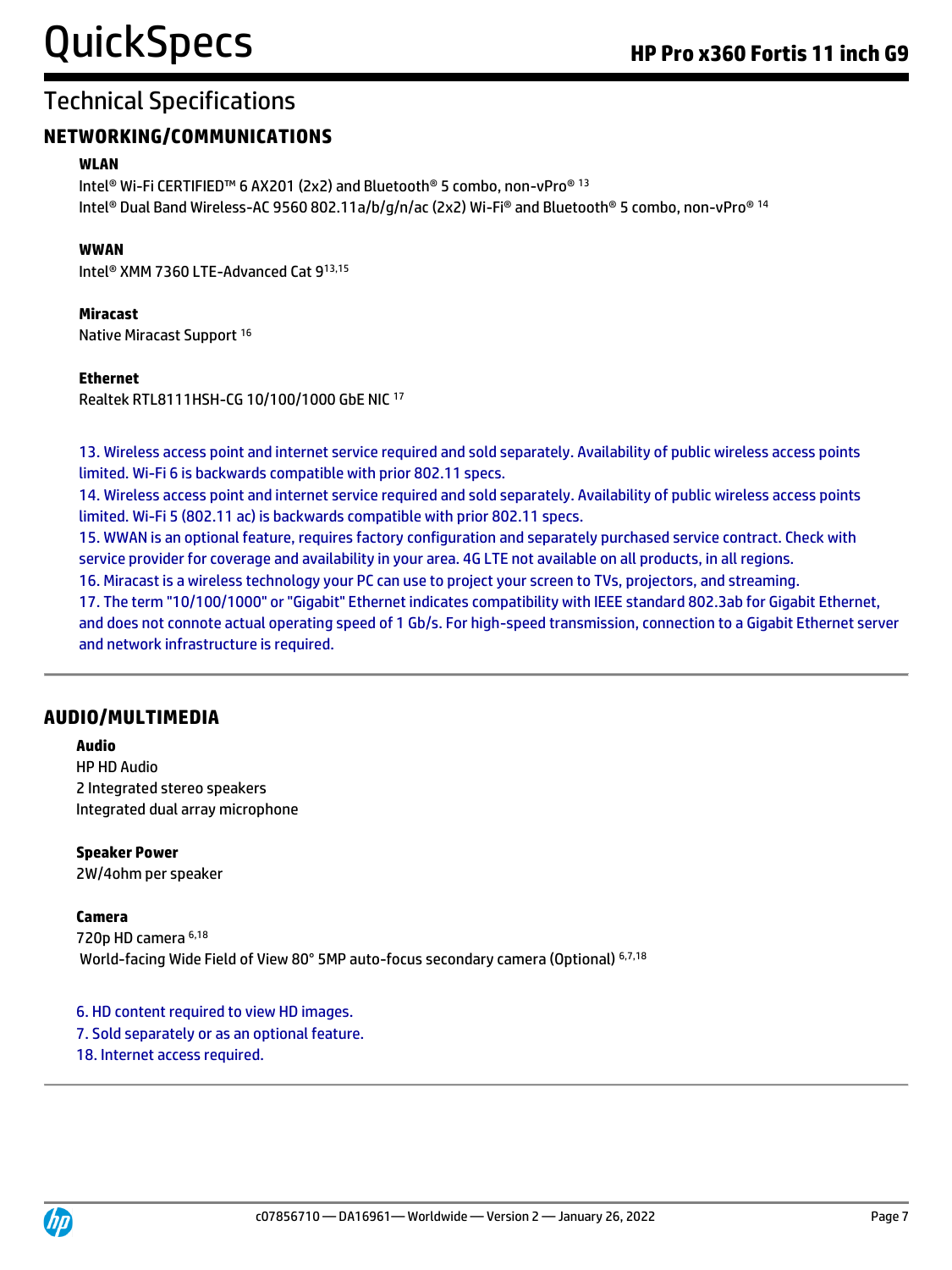## Technical Specifications

#### **KEYBOARDS/POINTING DEVICES/BUTTONS & FUNCTION KEYS**

#### **Keyboard**

Full-sized keyboard, spill and pick resistant keyboard Optional pen garage

#### **Pointing Device**

Clickpad with multi-touch gesture support, taps enabled as default

#### **Function Keys**

- F1 Display Switching
- F2 Brightness Down
- F3 Brightness Up
- F4 Speaker Mute
- F5 Volume Down
- F6 Volume Up
- F7 Mic Mute
- F8 Blank
- F9 Blank
- F10 Insert
- F11 Wi-Fi Toggle
- F12 HP Programmable Key

#### **Pen**

Passive Targus Slim Stylus (Optional) HP Slim Rechargeable Pen (Optional)

#### **Sensors**

Combo Chip Accelerometer Magnetometer Gyroscope Hall Sensor

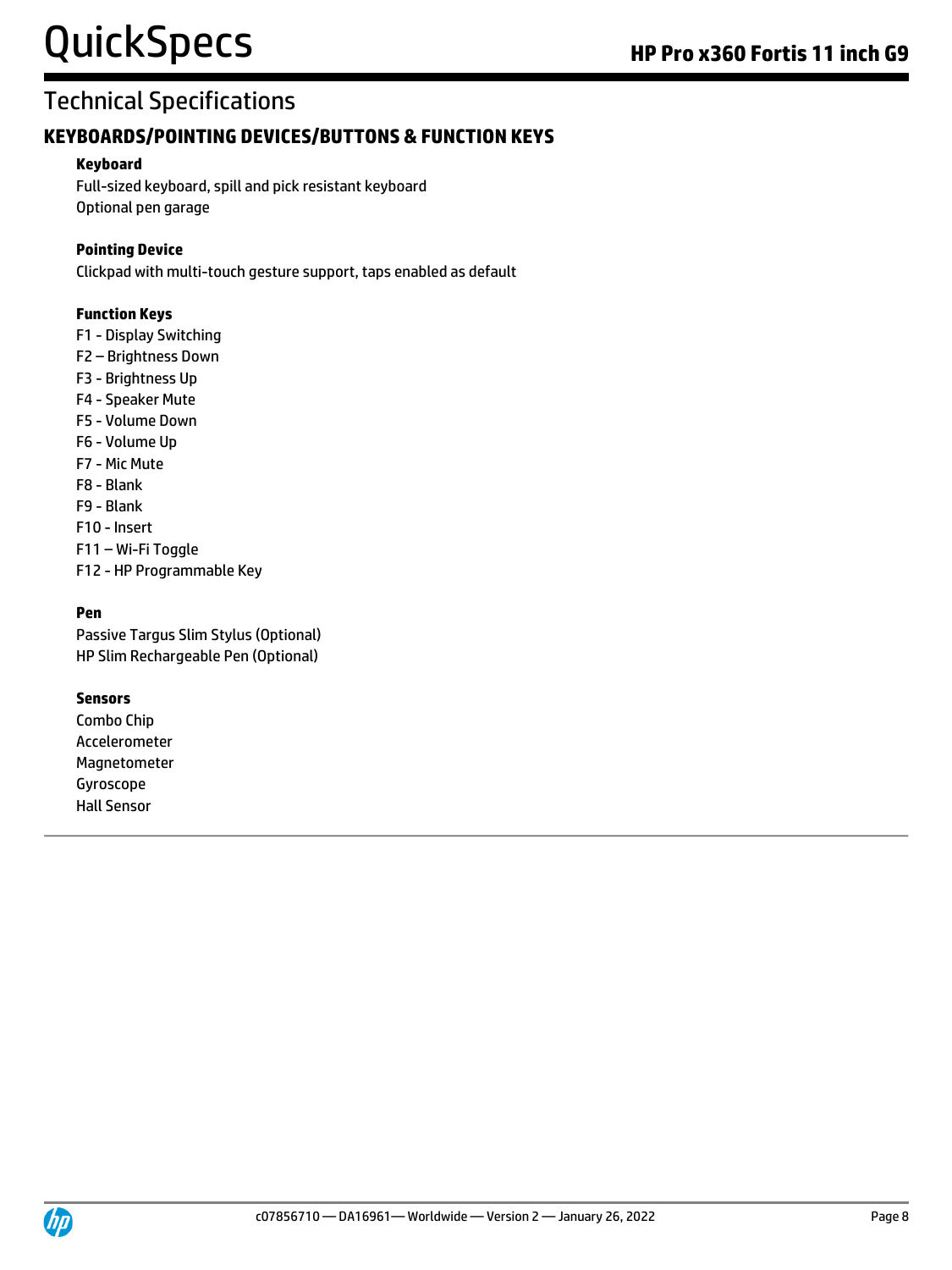#### **SOFTWARE AND SECURITY**

#### **Preinstalled Software**

HP Quick Touch HP Quick Drop <sup>19</sup> HP PC Hardware Diagnostics Windows HSA Fusion for Commercial HSA Telemetry for Commercial Touchpoint Customizer for Commercial myHP HP Smart Support<sup>20</sup> HP Connection Optimizer HP Mac Address Manager HP Hotkey Support HP Support Assistant <sup>21</sup> HP Notifications HP Power Manager HP Privacy Settings Buy Microsoft Office (Sold separately) AI Noise Reduction Gen 2

#### **Manageability Features**

HP Manageability Integration Kit (download) <sup>22</sup> HP Driver Packs (download) HP Client Catalog (download) HP Client Management Script Library (download) HP Image Assistant (download)

#### **Security Management**

HP Sure Sense <sup>23</sup> HP Sure Start Gen7 <sup>24</sup>

#### **BIOS**

HP BIOSphere Gen6 <sup>25</sup> HP Secure Erase <sup>26</sup> Absolute Persistence Module <sup>27</sup> HP DriveLock & Automatic DriveLock BIOS Update via Network HP Wake on WLAN TPM 2.0 Embedded Security Chip (Common Criteria EAL4+ Certified) (FIPS 140-2 Level 2 Certified) HP Fingerprint Sensor<sup>28</sup>

#### **IPv6 Feature**

No

19. HP Quick Drop requires Internet access and Windows 10 or higher PC preinstalled with HP QuickDrop app and either an Android device (phone or tablet) running Android 7 or higher with the Android HP QuickDrop app, and /or an iOS device (phone or tablet) running iOS 12 or higher with the iOS HP QuickDrop app.

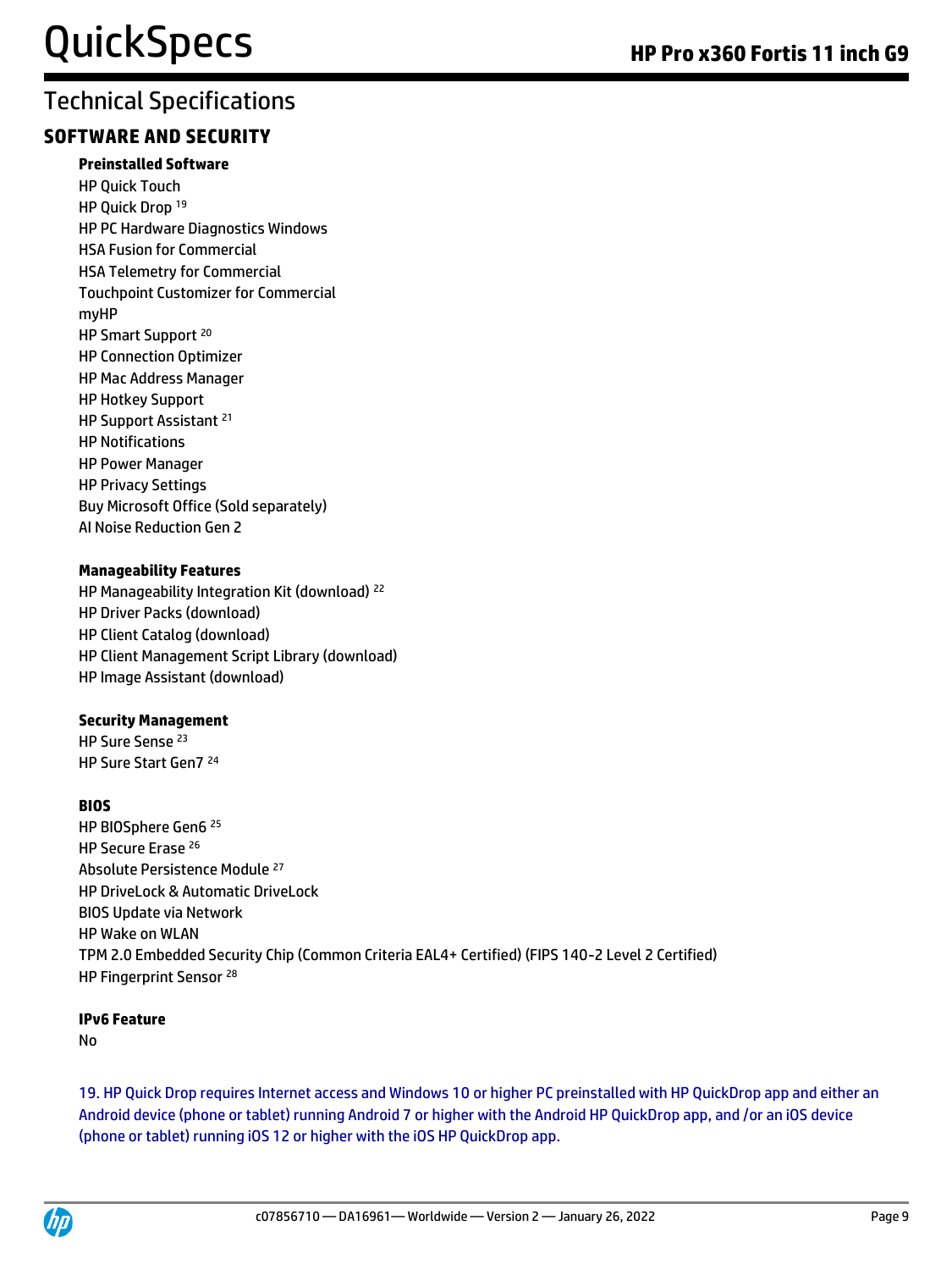### Technical Specifications

20. HP Smart Support automatically collects the telemetry necessary upon initial boot of the product to deliver device-level configuration data and health insights and is available preinstalled on select products, thru HP Factory Configuration Services; or it can be downloaded. For more information about how to enable HP Smart Support or for download, please visit [http://www.hp.com/smart-support.](http://www.hp.com/smart-support)

21. HP Support Assistant requires Windows and Internet Access

22. HP Manageability Integration Kit can be downloaded fro[m http://www.hp.com/go/clientmanagement.](http://www.hp.com/go/clientmanagement)

23. HP Sure Sense is available on select HP PCs with Windows 10 Pro, Windows 10 Enterprise, Windows 11 Pro, or Windows 11 Enterprise OS.

24. HP Sure Start Gen7 is available on select HP PCs and requires Windows 10 and higher.

25. HP BIOSphere Gen6 features may vary depending on the platform and configuration.

26. For the methods outlined in the National Institute of Standards and Technology Special Publication 800-88 "Clear" sanitation method. HP Secure Erase does not support platforms with Intel® Optane™.

27. Absolute firmware module is shipped turned off and can only be activated with the purchase a license subscription and full activation of the software agent. License subscriptions can be purchased for terms ranging multiple years. Service is limited, check with Absolute for availability outside the U.S. Certain conditions apply. For full details visit: [https://www.absolute.com/about/legal/agreements/absolute/.](https://www.absolute.com/about/legal/agreements/absolute/)

28. Fingerprint Reader is an optional feature that must be configured at purchase.

#### **POWER**

#### **Power Supply**

HP Smart 65 W EM External AC power adapter <sup>29</sup> HP Smart 45 W External AC power adapter <sup>29</sup> HP Smart 45 W USB Type-C adapter <sup>29</sup>

#### **Battery**

HP Long Life 3-cell, 42 Wh Polymer 30,31

#### **Power Cord**

2-wire plug - 1m 3-wire plug - 1m

**Battery life** Up to 10 hours<sup>32</sup>

#### **Battery Weight**

HP Long Life 3-cell - 42 Wh Polymer - .49 lb HP Long Life 3-cell - 42 Wh Polymer - 225g

#### 29. Availability may vary by country.

30. Battery is internal and not replaceable by customer. Serviceable by warranty.

31. Actual battery Watt-hours (Wh) will vary from design capacity. Battery capacity will naturally decrease with shelf life, time, usage, environment, temperature, system configuration, loaded apps, features, power management settings and other factors.

32. Windows 10 MM18 battery life will vary depending on various factors including product model, configuration, loaded applications, features, use, wireless functionality, and power management settings. The maximum capacity of the battery will naturally decrease with time and usage. See http://www.bapco.com for additional details.

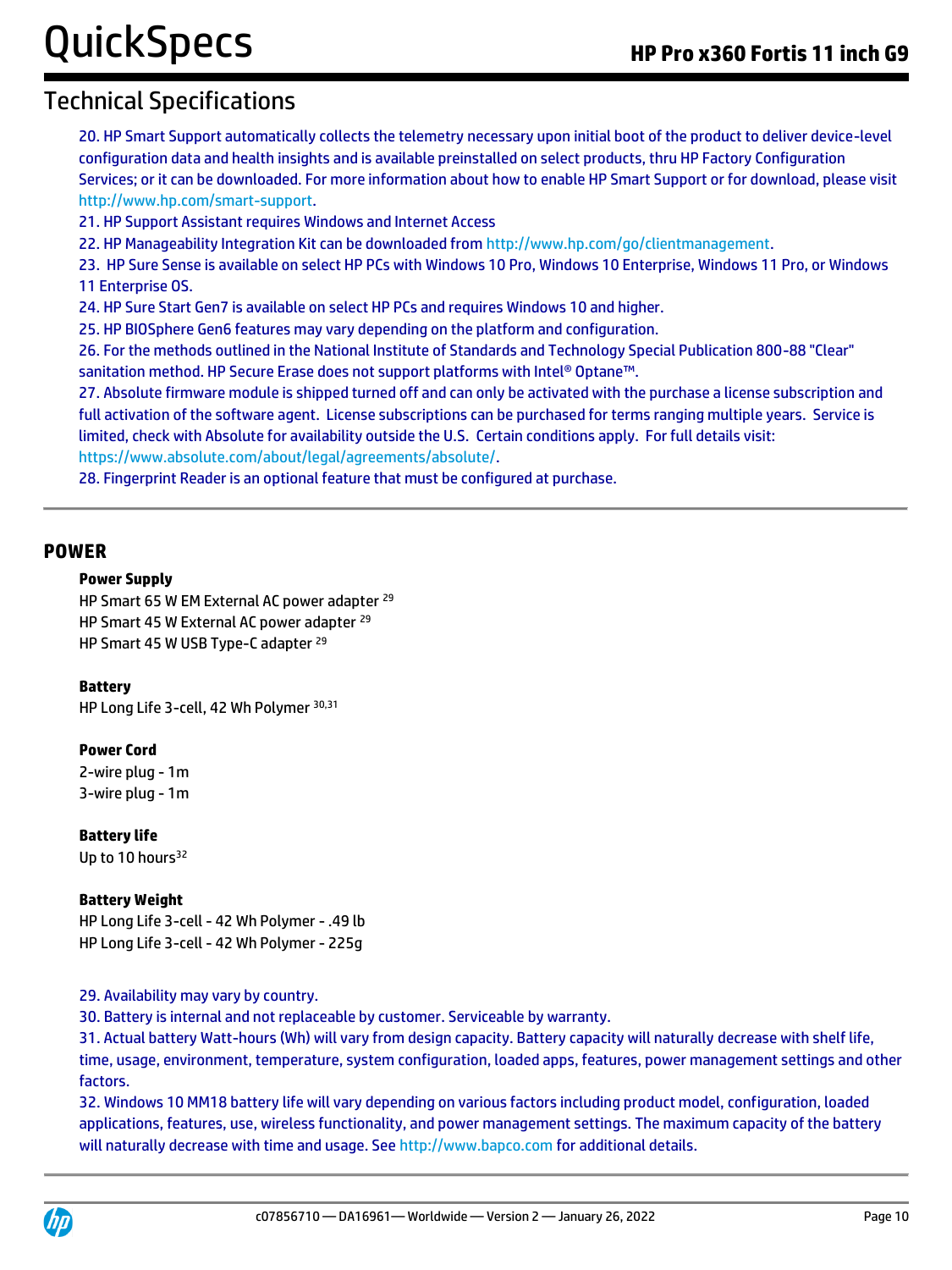#### **WEIGHTS & DIMENSIONS**

**Product Weight** Starting at 3.24 lb 33 Starting at 1.47 kg 33

#### **Product Dimensions (W x D x H)**

11.7 x 8.02 x 0.84 in 29.7 x 20.37 x 2.12 cm

33. Weight will vary by configuration. Does not include power adapter.

#### **PORTS/SLOTS**

2 Super Speed USB Type-A 5Gbps signaling rate 1 SuperSpeed USB Type-C® 5 Gbps signaling rate port (USB Power Delivery, Alt-mode DisplayPort™ 1.2) 1 HDMI 1.4b <sup>34</sup> 1 RJ-45 1 AC power 1 headphone/microphone combo jack

#### **Expansion Slots**

1 internal on-board Nano SIM slot for WWAN (optional) <sup>35</sup>

34. HDMI cable sold separately.

35. SIM slot is not user accessible without WWAN configuration.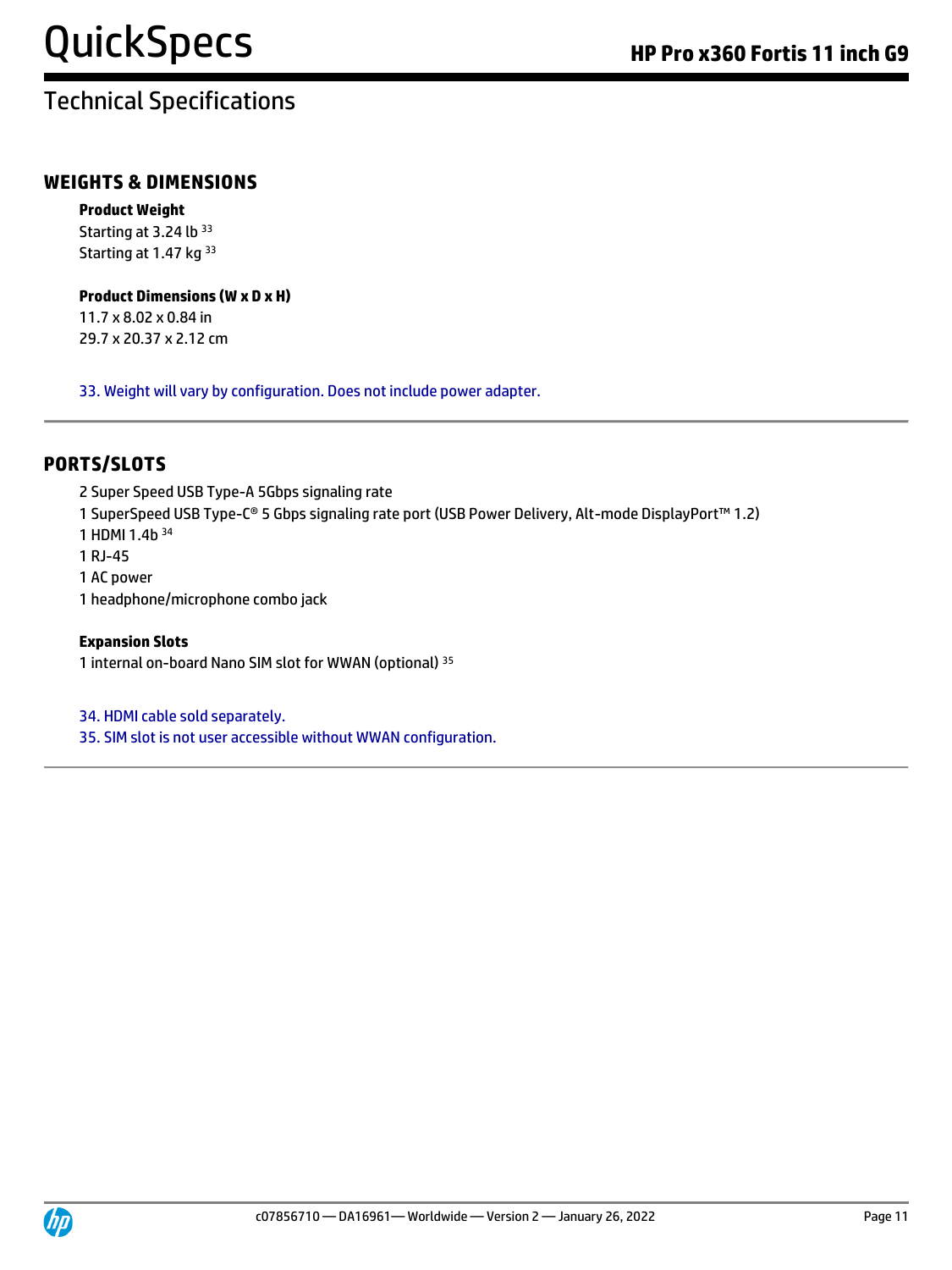#### **SERVICE AND SUPPORT**

HP Services offers 1-year or 3-year limited warranties and 90 day software limited warranty options depending on country. Batteries have a default one year limited warranty. Refer to<http://www.hp.com/support/batterywarranty/> for additional battery information. On-site service and extended coverage is also available. HP Care Pack Services are optional extended service contracts that go beyond the standard limited warranties. To choose the right level of service for your HP product, use the HP Care Pack Services Lookup Tool at:<http://www.hp.com/go/cpc> <sup>36</sup>

36. HP Care Packs are sold separately. Service levels and response times for HP Care Packs may vary depending on your geographic location. Service starts on date of hardware purchase. Restrictions and limitations apply. For details, visit [http://www.hp.com/go/cpc.](http://www.hp.com/go/cpc) HP services are governed by the applicable HP terms and conditions of service provided or indicated to Customer at the time of purchase. Customer may have additional statutory rights according to applicable local laws, and such rights are not in any way affected by the HP terms and conditions of service or the HP Limited Warranty provided with your HP Product.

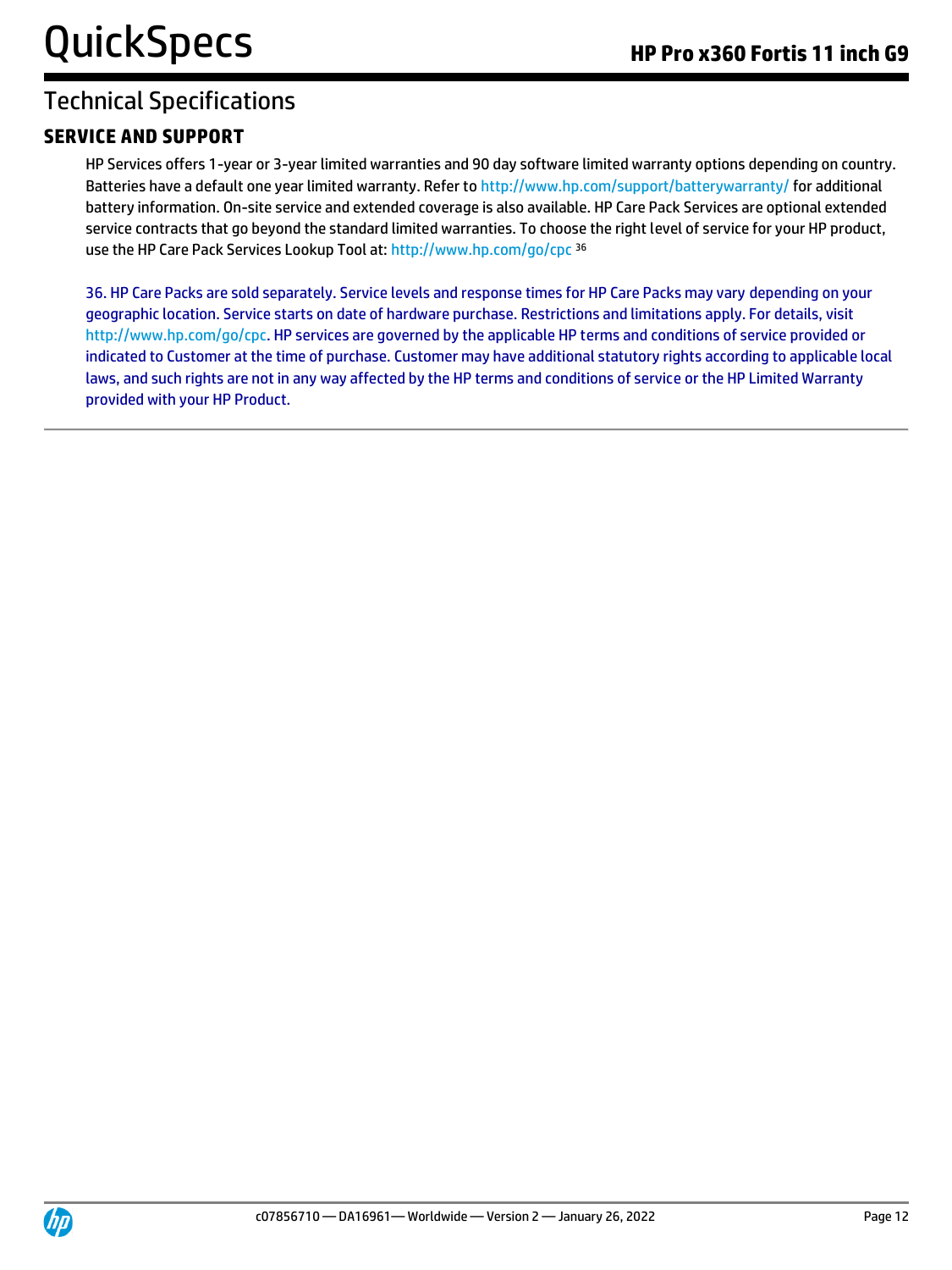#### **SYSTEM UNIT**

| <b>Stand-Alone Power Requirements (AC Power)</b> |                                                            |
|--------------------------------------------------|------------------------------------------------------------|
| <b>Nominal Operating Voltage</b>                 | <b>19V</b>                                                 |
| <b>Average Operating Power</b>                   | 4.9W                                                       |
| Integrated graphics                              | Yes                                                        |
| <b>Discrete Graphics</b>                         | N/A                                                        |
| <b>Max Operating Power</b>                       | <b>UMA&lt;45W</b>                                          |
| <b>Temperature</b>                               |                                                            |
| Operating                                        | 32° to 95° F (0° to 35° C)                                 |
| Non-operating                                    | -4° to 140° F (-20° to 60° C)                              |
| <b>Relative Humidity</b>                         |                                                            |
| <b>Operating</b>                                 | 10% to 90%, non-condensing                                 |
| Non-operating                                    | 5% to 95%, 101.6° F (38.7° C) maximum wet bulb temperature |
| <b>Shock</b>                                     |                                                            |
| <b>Operating</b>                                 | 40 G, 2 ms, half-sine                                      |
| Non-operating                                    | 240 G, 2 ms, half-sine                                     |
| <b>Random Vibration</b>                          |                                                            |
| <b>Operating</b>                                 | 0.75 grams                                                 |
| Non-operating                                    | 1.50 grams                                                 |
| Altitude (unpressurized)                         |                                                            |
| <b>Operating</b>                                 | -50 to 10,000 ft (-15.24 to 3,048 m)                       |
| Non-operating                                    | -50 to 40,000 ft (-15.24 to 12,192 m)                      |
| <b>Planned Industry Standard Certifications</b>  |                                                            |
| <b>Regulatory Model Number</b>                   | <b>HSN-147C</b>                                            |
| UL                                               | <b>Yes</b>                                                 |
| <b>CSA</b>                                       | Yes                                                        |
| <b>FCC Compliance</b>                            | Yes                                                        |
| <b>ENERGY STAR®</b>                              | Yes <sup>37</sup>                                          |
| <b>EPEAT<sup>®</sup></b>                         | Registered Gold in United States 38                        |
| <b>ICES</b>                                      | Yes                                                        |
| Australia /                                      | Yes                                                        |
| NZ A-Tick Compliance                             | Yes                                                        |
| <b>CCC</b>                                       | Yes                                                        |
| Japan VCCI Compliance                            | Yes                                                        |
| КC                                               | Yes                                                        |
| <b>BSMI</b>                                      | Yes                                                        |
| <b>CE Marking Compliance</b>                     | Yes                                                        |
| <b>BNCI or BELUS</b>                             | Yes                                                        |
| <b>CIT</b>                                       | Yes                                                        |
| GOST (EAC)                                       | Yes                                                        |
| Saudi Arabian Compliance (ICCP)                  | Yes                                                        |
| <b>SABS</b>                                      | Yes                                                        |
| <b>UKRSERTCOMPUTER</b>                           | Yes                                                        |

37. Configurations of the HP Pro x360 Fortis 11 inch G9 that are ENERGY STAR® certified are identified HP Pro x360 Fortis 11 inch G9 ENERGY STAR on HP websites and o[n http://www.energystar.gov.](http://www.energystar.gov/)

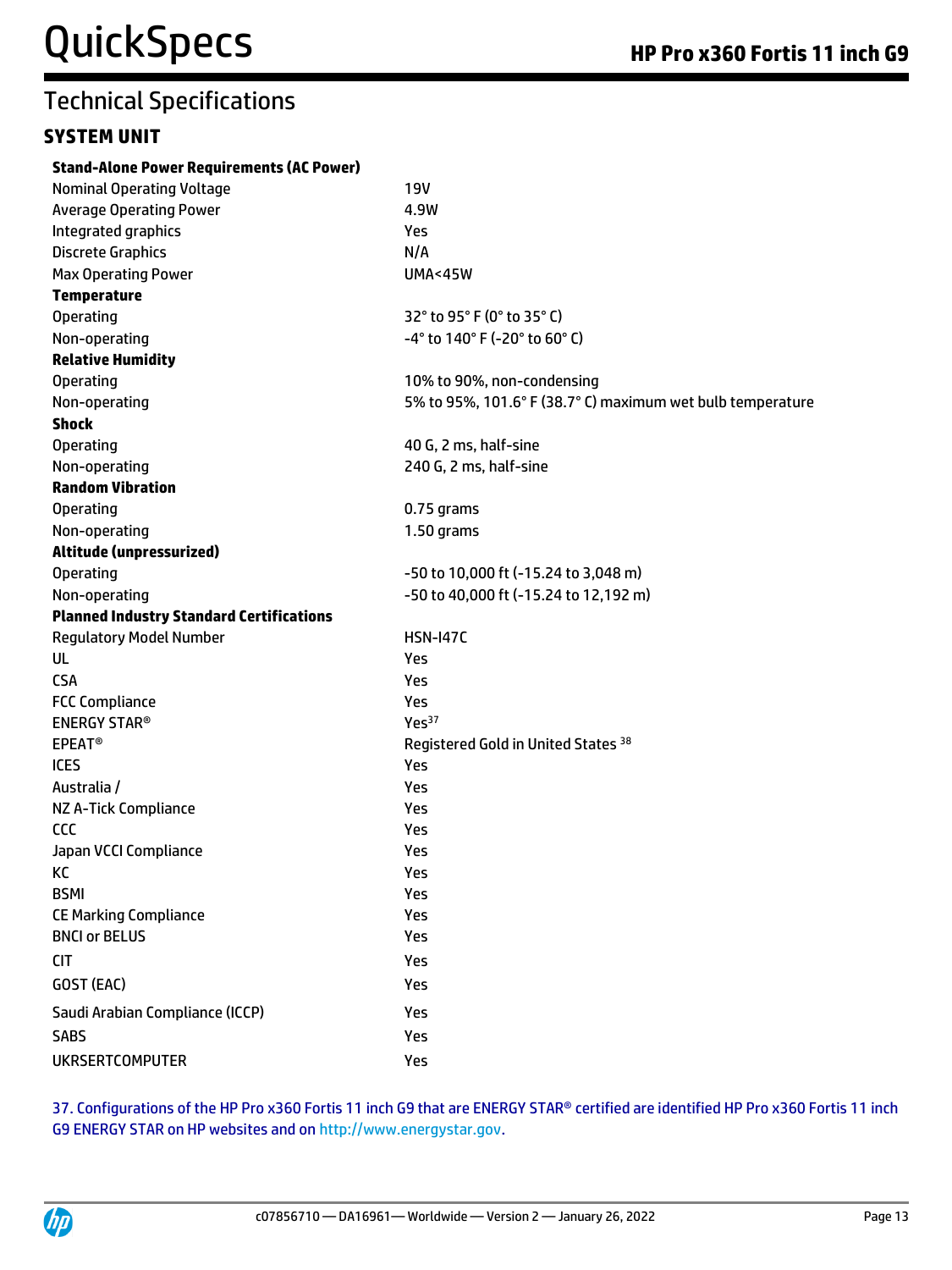38. Based on US EPEAT® registration according to IEEE 1680.1-2018 EPEAT®. EPEAT® status varies by country. Visit http://www.epeat.net for more information.

#### **DISPLAYS**

Note: All specifications represent the typical specifications provided by hp's component manufacturers; actual performance may vary either higher or lower.

1. Actual brightness will be lower with touchscreen or HP Sure View.

| <b>Outline Dimensions (W x H)</b><br>11.6 in HD (1366x768) Anti-Glare |                                   | 268.5 x 168.5 max. (w/ PCB) |
|-----------------------------------------------------------------------|-----------------------------------|-----------------------------|
| SVA NTSC 250 eDP 45 flat LCD                                          | <b>Active Area</b>                | 256.125 x 144.0 mm          |
| Panel                                                                 | Weight                            | 210g max.                   |
|                                                                       | <b>Diagonal Size</b>              | 11.6 inch                   |
|                                                                       | <b>Thickness</b>                  | 3.0mm max                   |
|                                                                       | <b>Interface</b>                  | eDP1.2                      |
|                                                                       | <b>Surface Treatment</b>          | <b>Bright View glass</b>    |
|                                                                       | <b>Touch Enabled</b>              | Yes <sup>1</sup>            |
|                                                                       | <b>Contrast Ratio</b>             | 400:1 (typ)                 |
|                                                                       | <b>Refresh Rate</b>               | 60Hz                        |
|                                                                       | <b>Brightness</b>                 | $250$ nits <sup>1</sup>     |
|                                                                       | <b>Pixel Resolution - Format</b>  | RGB                         |
|                                                                       | <b>Backlight</b>                  | WLED                        |
|                                                                       | <b>Pixel Resolution</b>           | 1366 x 768 (HD)             |
|                                                                       | <b>Color Gamut Coverage</b>       | 45%NTSC                     |
|                                                                       | <b>Color Depth</b>                | 6bits                       |
|                                                                       | <b>Viewing Angle</b>              | 40/40/15/30                 |
|                                                                       | <b>Low Blue Light</b>             | No.                         |
|                                                                       | <b>Power Consumption (W, EBL@</b> | <2.08W max@150nits          |
|                                                                       | 150nits max/200nits max)          |                             |
|                                                                       |                                   |                             |
| 11.6 in HD (1366x768) Anti-Glare                                      | <b>Outline Dimensions (W x H)</b> | 278.5 x 168.5 max (w/ PCB)  |
| IPS NTSC 250 eDP 50 flat LCD                                          | <b>Active Area</b>                | 256.125 x 144.0 mm          |
| <b>Panel</b>                                                          | Weight                            | 200g max.                   |
|                                                                       | <b>Diagonal Size</b>              | 11.6"                       |
|                                                                       | <b>Thickness</b>                  | 3.0mm max                   |
|                                                                       | <b>Interface</b>                  | eDP1.2                      |
|                                                                       | <b>Surface Treatment</b>          | <b>Bright View glass</b>    |
|                                                                       | <b>Touch Enabled</b>              | Yes <sup>1</sup>            |
|                                                                       |                                   | 600:1 (typ)                 |
|                                                                       | <b>Contrast Ratio</b>             |                             |
|                                                                       | <b>Refresh Rate</b>               | 60Hz                        |
|                                                                       | <b>Brightness</b>                 | 250nits <sup>1</sup>        |
|                                                                       | <b>Pixel Resolution - Format</b>  | <b>RGB</b>                  |
|                                                                       | <b>Backlight</b>                  | <b>WLED</b>                 |
|                                                                       | <b>Pixel Resolution</b>           | 1366 x 768 (HD)             |

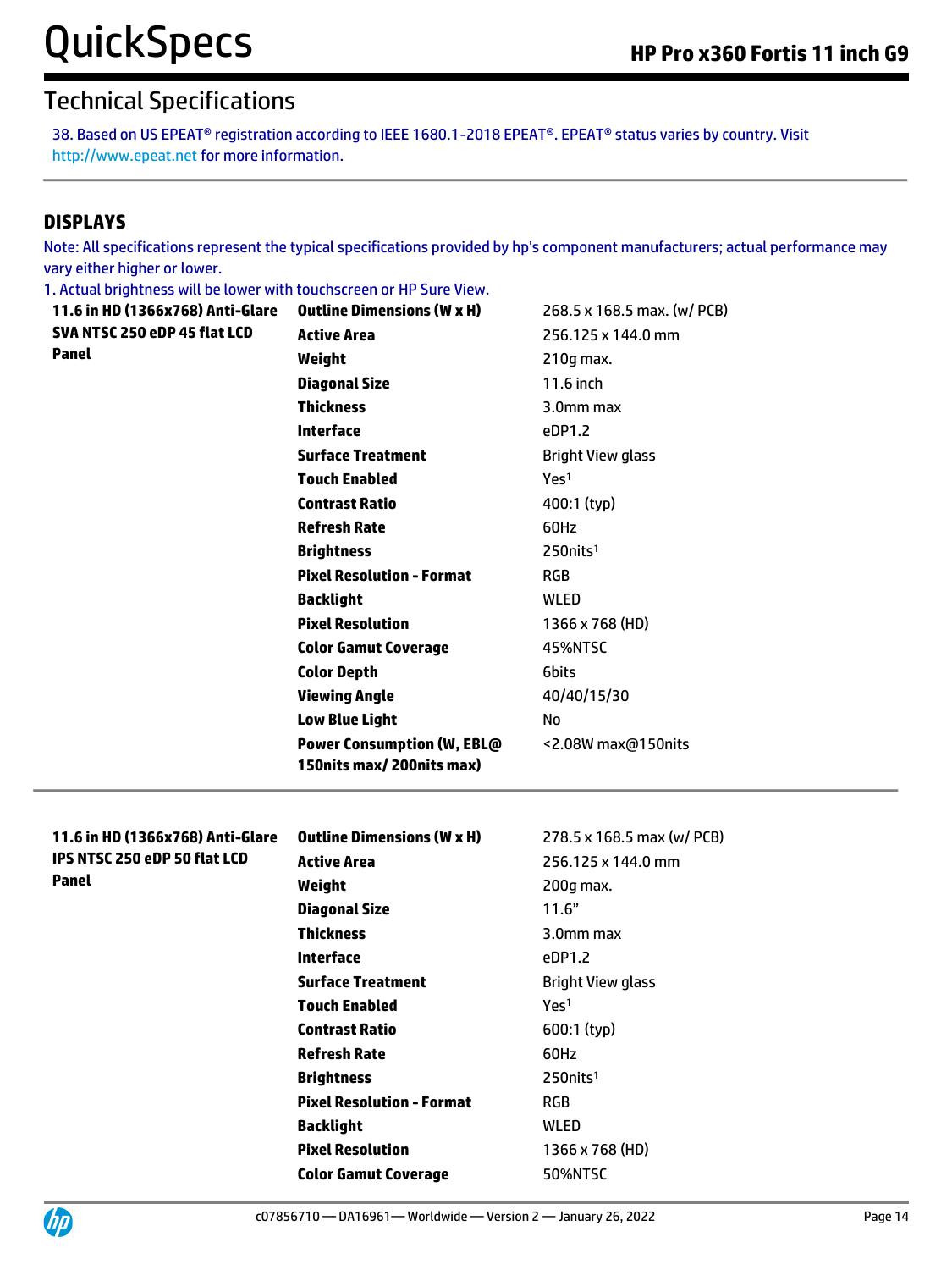| <b>Color Depth</b>                | 6bits + Hi FRC     |
|-----------------------------------|--------------------|
| <b>Viewing Angle</b>              | 85/85/85/85        |
| <b>Low Blue Light</b>             | N٥                 |
| <b>Power Consumption (W, EBL@</b> | <1.94W max@150nits |
| 150nits max/200nits max)          |                    |

UP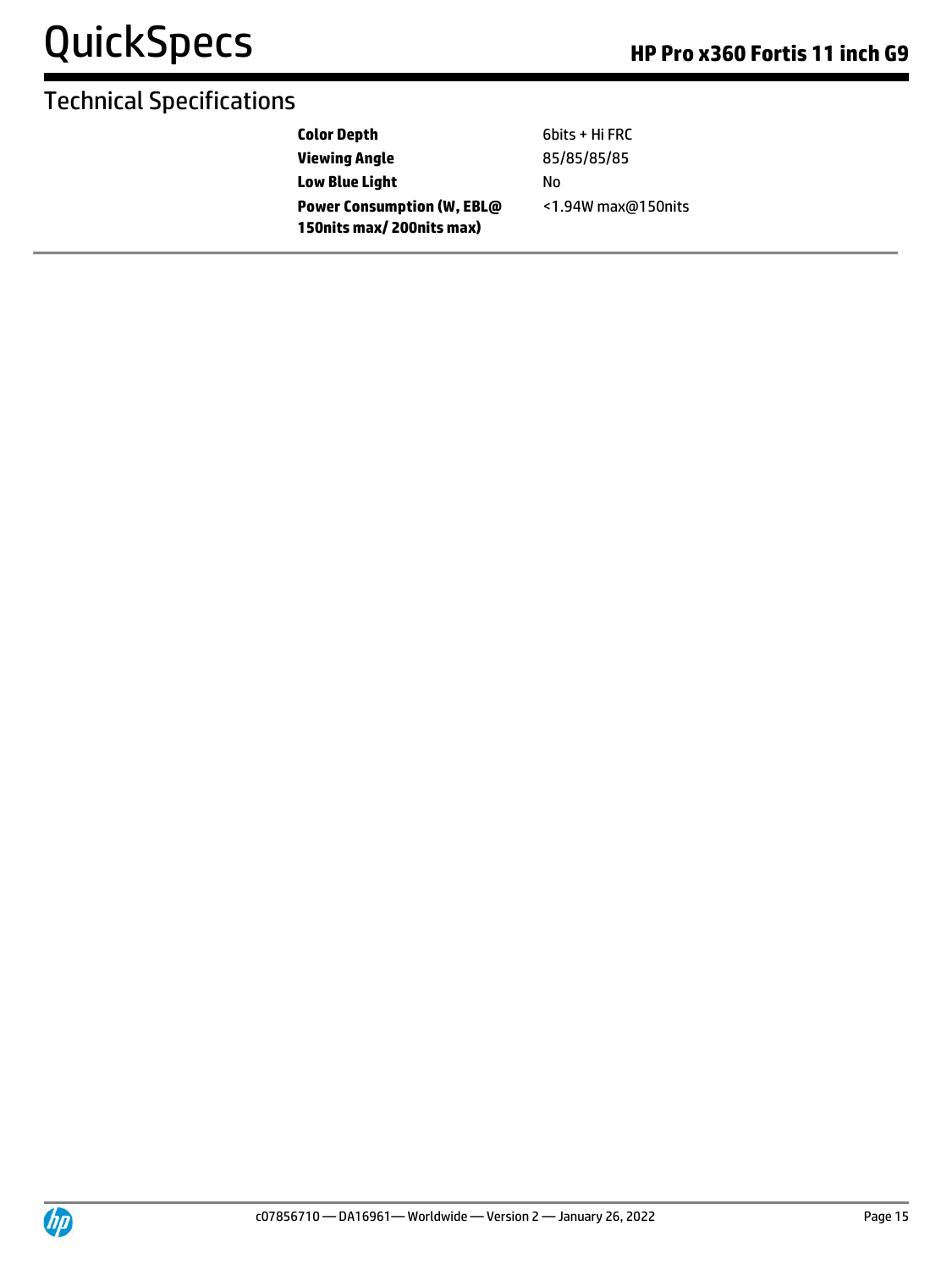#### **STORAGE AND DRIVES**

For storage drives, GB = 1 billion bytes. TB = 1 trillion bytes. Actual formatted capacity is less. Up to 30 GB (for Windows 10 and 11) is reserved for system recovery software.

| SSD 128GB 2230 PCIe NVMe Value | <b>Form Factor</b>              | M.2 2230                                 |
|--------------------------------|---------------------------------|------------------------------------------|
|                                | <b>Capacity</b>                 | 128GB                                    |
|                                | <b>NAND Type</b>                | <b>TLC</b>                               |
|                                | <b>Height</b>                   | $0.09$ in $(2.3$ mm)                     |
|                                | Width                           | $0.87$ in (22 mm)                        |
|                                | Weight                          | $0.01$ lb $(5q)$                         |
|                                | <b>Interface</b>                | PCIe NVMe Gen3X4 or Gen3X2               |
|                                | <b>Maximum Sequential Read</b>  | Up To 2100 MB/s                          |
|                                | <b>Maximum Sequential Write</b> | Up To 1200 MB/s                          |
|                                | <b>Logical Blocks</b>           | 250,069,680                              |
|                                | <b>Operating Temperature</b>    | 32° to 158°F (0° to 70°C) [ambient temp] |
|                                | <b>Features</b>                 | Pyrite; TRIM; L1.2                       |
|                                |                                 |                                          |
|                                |                                 |                                          |
| SSD 256GB 2230 PCIe NVMe Value | <b>Form Factor</b>              | M.2 2230                                 |
|                                | Capacity                        | 256GB                                    |
|                                | <b>NAND Type</b>                | <b>TLC</b>                               |
|                                | <b>Height</b>                   | $0.09$ in $(2.3$ mm)                     |
|                                | <b>Width</b>                    | $0.87$ in (22 mm)                        |
|                                | <b>Interface</b>                | PCIe NVMe Gen3X4 or Gen3X2               |
|                                | <b>Maximum Sequential Read</b>  | Up To 2500 MB/s                          |
|                                | <b>Maximum Sequential Write</b> | Up To 1300 MB/s                          |
|                                | <b>Logical Blocks</b>           | 250,069,680                              |
|                                | <b>Operating Temperature</b>    | 32° to 158°F (0° to 70°C) [ambient temp] |
|                                | <b>Features</b>                 | Pyrite; TRIM; L1.2                       |

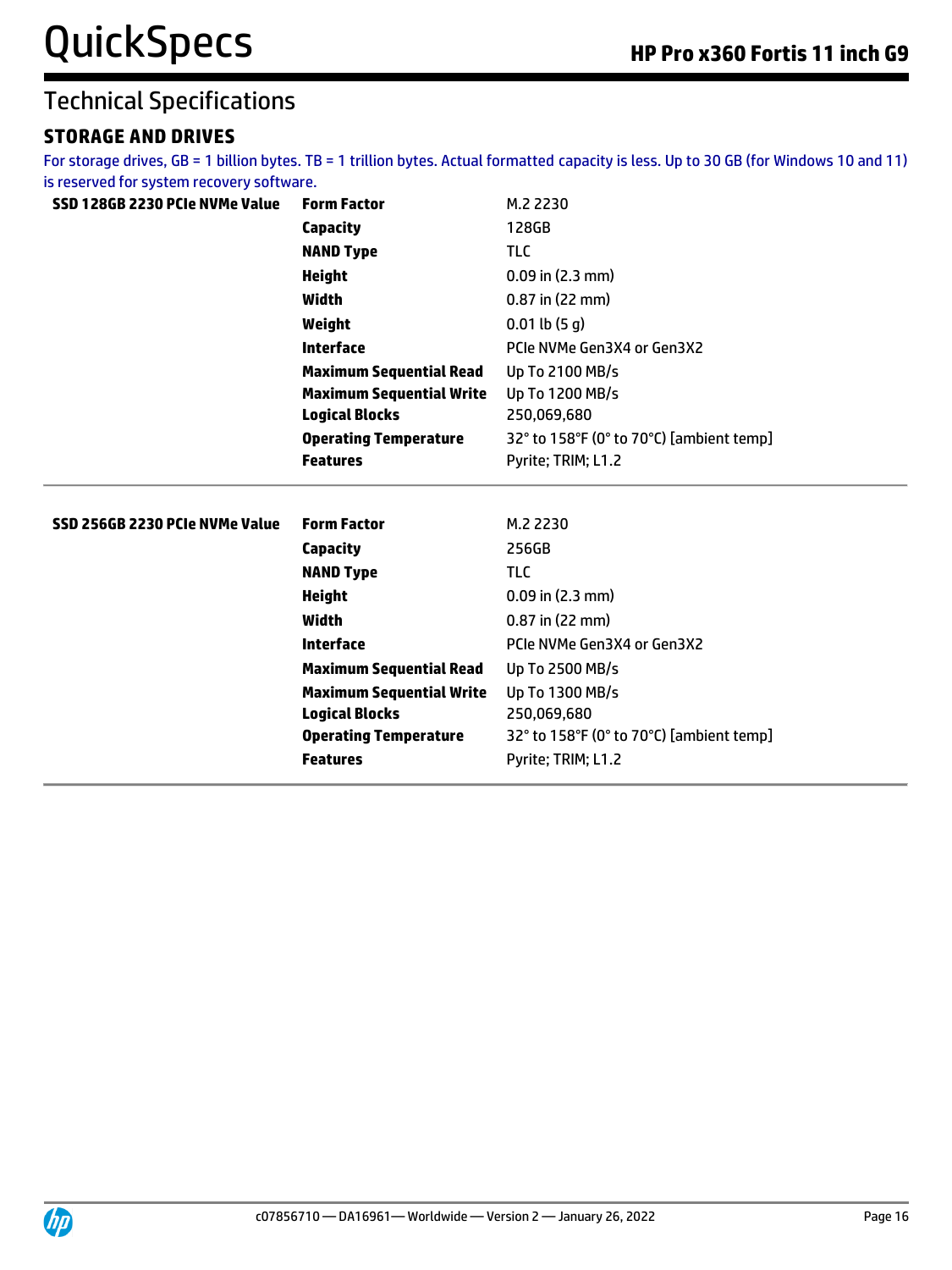#### **NETWORKING**

| Intel® Wi-Fi 6 <sup>1</sup> AX201 and Wireless LAN Standards<br>Bluetooth <sup>®</sup> 5 (802.11ax<br>2x2, non-vPro <sup>®</sup> ,<br>supporting gigabit file<br>transfer speeds) (non-<br>vPro <sup>®</sup> ) |                                             | IEEE 802.11a<br>IEEE 802.11b<br>IEEE 802.11g<br>IEEE 802.11n<br><b>IEEE 802.11ac</b><br><b>IEEE 802.11ax</b><br>IEEE 802.11d<br>IEEE 802.11e<br>IEEE 802.11h<br>IEEE 802.11i<br>IEEE 802.11k<br>IEEE 802.11r<br><b>IEEE 802.11v</b>                                                                                              |
|----------------------------------------------------------------------------------------------------------------------------------------------------------------------------------------------------------------|---------------------------------------------|----------------------------------------------------------------------------------------------------------------------------------------------------------------------------------------------------------------------------------------------------------------------------------------------------------------------------------|
|                                                                                                                                                                                                                | <b>Interoperability</b>                     | Wi-Fi certified                                                                                                                                                                                                                                                                                                                  |
|                                                                                                                                                                                                                | <b>Frequency Band</b>                       | $-802.11b/g/n/ax$<br>$2.402 - 2.482$ GHz<br>•802.11a/n/ac/ax<br>$4.9 - 4.95$ GHz (Japan)<br>$5.15 - 5.25$ GHz<br>$5.25 - 5.35$ GHz<br>$5.47 - 5.725$ GHz<br>$5.825 - 5.850$ GHz                                                                                                                                                  |
|                                                                                                                                                                                                                | <b>Data Rates</b>                           | •802.11b: 1, 2, 5.5, 11 Mbps<br>•802.11g: 6, 9, 12, 18, 24, 36, 48, 54 Mbps<br>•802.11a: 6, 9, 12, 18, 24, 36, 48, 54 Mbps<br>•802.11n: max 300Mbps<br>•802.11ac: 1733Mbps<br>• 802.11ax: max 2.4Gbps                                                                                                                            |
|                                                                                                                                                                                                                | <b>Modulation</b>                           | <b>Direct Sequence Spread Spectrum</b>                                                                                                                                                                                                                                                                                           |
|                                                                                                                                                                                                                | Security <sup>3</sup>                       | OFDM, BPSK, QPSK, CCK, 16-QAM, 64-QAM, 256-QAM, 1024QAM<br>•IEEE and WiFi compliant 64 / 128 bit WEP encryption for a/b/g mode only<br>•AES-CCMP: 128 bit in hardware<br>•802.1x authentication<br>.WPA, WPA2: 802.1x. WPA-PSK, WPA2-PSK, TKIP, and AES.<br>•WPA2 certification<br>•WPA3 certification<br>•IEEE 802.11i<br>•WAPI |
|                                                                                                                                                                                                                | <b>Network Architecture</b>                 | Ad-hoc (Peer to Peer)                                                                                                                                                                                                                                                                                                            |
|                                                                                                                                                                                                                | <b>Models</b>                               | Infrastructure (Access Point Required)                                                                                                                                                                                                                                                                                           |
|                                                                                                                                                                                                                | <b>Roaming</b><br>Output Power <sup>2</sup> | IEEE 802.11 compliant roaming between access points<br>• 802.11b: +17dBm minimum<br>• 802.11g: +16dBm minimum<br>• 802.11a: +17dBm minimum<br>• 802.11n HT20(2.4GHz): +14dBm minimum                                                                                                                                             |

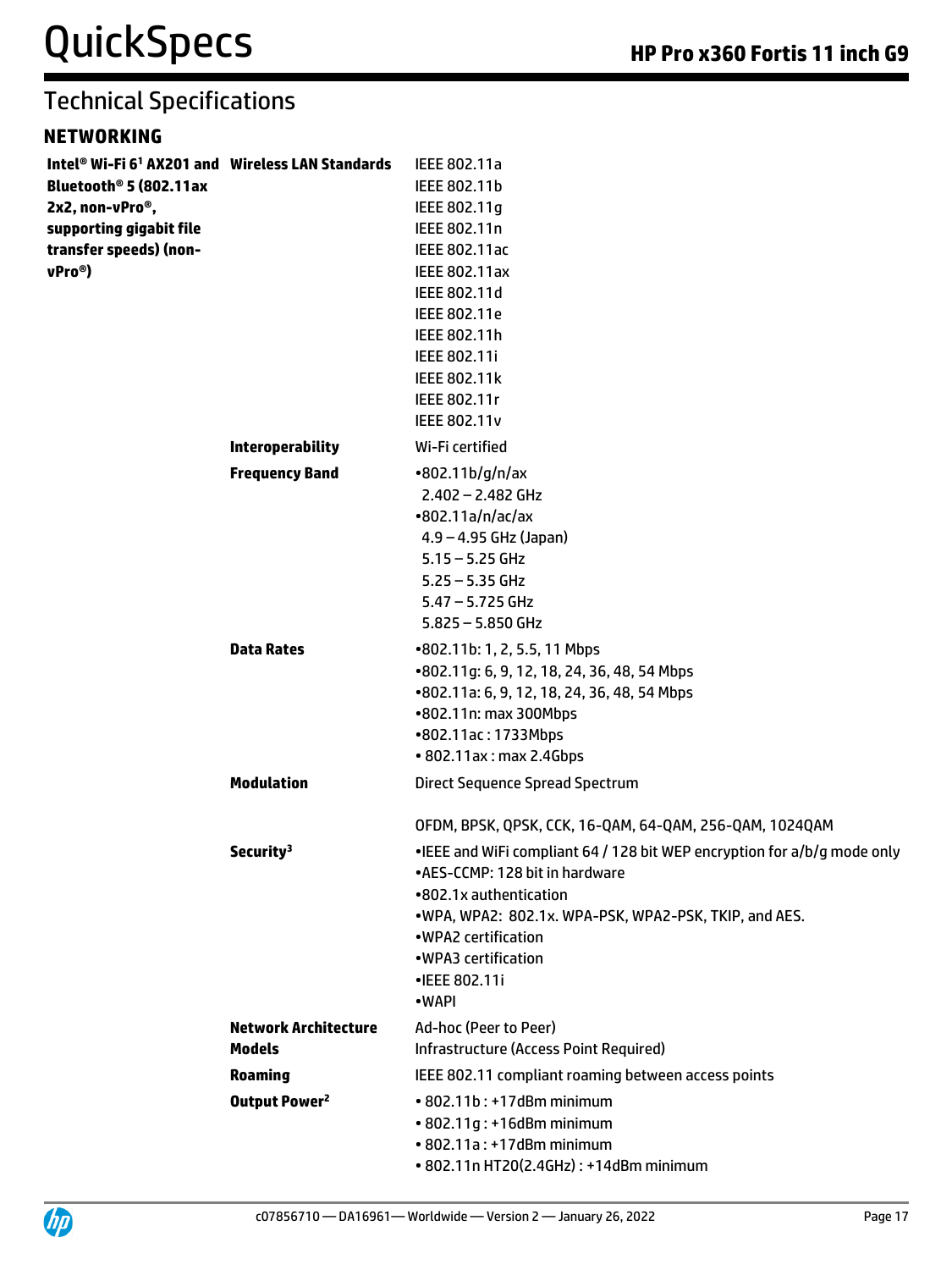|                                                         |                                                                                                                                                                                                                                                                                                                                                                                                                                                                                                                                                                                | • 802.11n HT40(2.4GHz): +13dBm minimum<br>• 802.11n HT20(5GHz): +14dBm minimum<br>• 802.11n HT40(5GHz): +13dBm minimum<br>• 802.11ac VHT80(5GHz): +10dBm minimum<br>• 802.11ac VHT160(5GHz): +10dBm minimum<br>• 802.11ax HE40(2.4GHz): +12dBm minimum<br>• 802.11ax HE80(5GHz): +10dBm minimum<br>• 802.11ax HE160(5GHz): +10dBm minimum |
|---------------------------------------------------------|--------------------------------------------------------------------------------------------------------------------------------------------------------------------------------------------------------------------------------------------------------------------------------------------------------------------------------------------------------------------------------------------------------------------------------------------------------------------------------------------------------------------------------------------------------------------------------|-------------------------------------------------------------------------------------------------------------------------------------------------------------------------------------------------------------------------------------------------------------------------------------------------------------------------------------------|
| <b>Power Consumption</b>                                | •Transmit mode2.0 W<br>.Receive mode1.6 W<br>•Idle mode (PSP)180 mW(WLAN Associated)<br>•Idle mode50 mW(WLAN unassociated)<br>•Connected Standby 10mW<br>•Radio disabled8 mW                                                                                                                                                                                                                                                                                                                                                                                                   |                                                                                                                                                                                                                                                                                                                                           |
| <b>Power Management</b>                                 | ACPI and PCI Express compliant power management<br>802.11 compliant power saving mode                                                                                                                                                                                                                                                                                                                                                                                                                                                                                          |                                                                                                                                                                                                                                                                                                                                           |
| <b>Receiver Sensitivity<sup>4</sup></b><br>Antenna type | • 802.11b, 1Mbps: -93.5dBm maximum<br>• 802.11b, 11Mbps: -84dBm maximum<br>· 802.11a/g, 6Mbps: -86dBm maximum<br>• 802.11a/g, 54Mbps: -72dBm maximum<br>• 802.11n, MCS07: -67dBm maximum<br>• 802.11n, MCS15: -64dBm maximum<br>• 802.11ac, MCS0(VHT80): -84dBm maximum<br>• 802.11ac, MCS9(VHT80): -59dBm maximum<br>• 802.11ac, MCS9(VHT160): -58.5dBm maximum<br>• 802.11ax, MCS11(HE40): -57dBm maximum<br>• 802.11ax, MCS11(HE80): -54dBm maximum<br>• 802.11ax, MCS11(HE160): -53.5dBm maximum<br>High efficiency antenna with spatial diversity, mounted in the display |                                                                                                                                                                                                                                                                                                                                           |
|                                                         | enclosure                                                                                                                                                                                                                                                                                                                                                                                                                                                                                                                                                                      | Two embedded dual band 2.4/5 GHz antennas are provided to the card to<br>support WLAN MIMO communications and Bluetooth communications                                                                                                                                                                                                    |
| <b>Form Factor</b>                                      | PCI-Express M.2 MiniCard with CNVi Interface                                                                                                                                                                                                                                                                                                                                                                                                                                                                                                                                   |                                                                                                                                                                                                                                                                                                                                           |
| <b>Dimensions</b>                                       | 1. Type 2230: 2.3 x 22.0 x 30.0 mm<br>2. Type 1216: 1.67 x 12.0 x 16.0 mm                                                                                                                                                                                                                                                                                                                                                                                                                                                                                                      |                                                                                                                                                                                                                                                                                                                                           |
| Weight                                                  | 1. Type 2230: 2.8q<br>2. Type 1216: 1.3g                                                                                                                                                                                                                                                                                                                                                                                                                                                                                                                                       |                                                                                                                                                                                                                                                                                                                                           |
| <b>Operating Voltage</b>                                | $3.3v +/- 9%$                                                                                                                                                                                                                                                                                                                                                                                                                                                                                                                                                                  |                                                                                                                                                                                                                                                                                                                                           |
| <b>Temperature</b>                                      | <b>Operating</b><br>Non-operating                                                                                                                                                                                                                                                                                                                                                                                                                                                                                                                                              | 14 $\degree$ to 158 $\degree$ F (-10 $\degree$ to 70 $\degree$ C)<br>$-40^{\circ}$ to 176° F (-40° to 80° C)                                                                                                                                                                                                                              |
| <b>Humidity</b>                                         | <b>Operating</b><br><b>Non-operating</b>                                                                                                                                                                                                                                                                                                                                                                                                                                                                                                                                       | 10% to 90% (non-condensing)<br>5% to 95% (non-condensing)                                                                                                                                                                                                                                                                                 |
| <b>Altitude</b>                                         | <b>Operating</b>                                                                                                                                                                                                                                                                                                                                                                                                                                                                                                                                                               | 0 to 10,000 ft (3,048 m)                                                                                                                                                                                                                                                                                                                  |
|                                                         | <b>Non-operating</b>                                                                                                                                                                                                                                                                                                                                                                                                                                                                                                                                                           | 0 to 50,000 ft (15,240 m)                                                                                                                                                                                                                                                                                                                 |
| <b>LED Activity</b>                                     | LED Amber - Radio OFF; LED Off - Radio ON                                                                                                                                                                                                                                                                                                                                                                                                                                                                                                                                      |                                                                                                                                                                                                                                                                                                                                           |
|                                                         |                                                                                                                                                                                                                                                                                                                                                                                                                                                                                                                                                                                |                                                                                                                                                                                                                                                                                                                                           |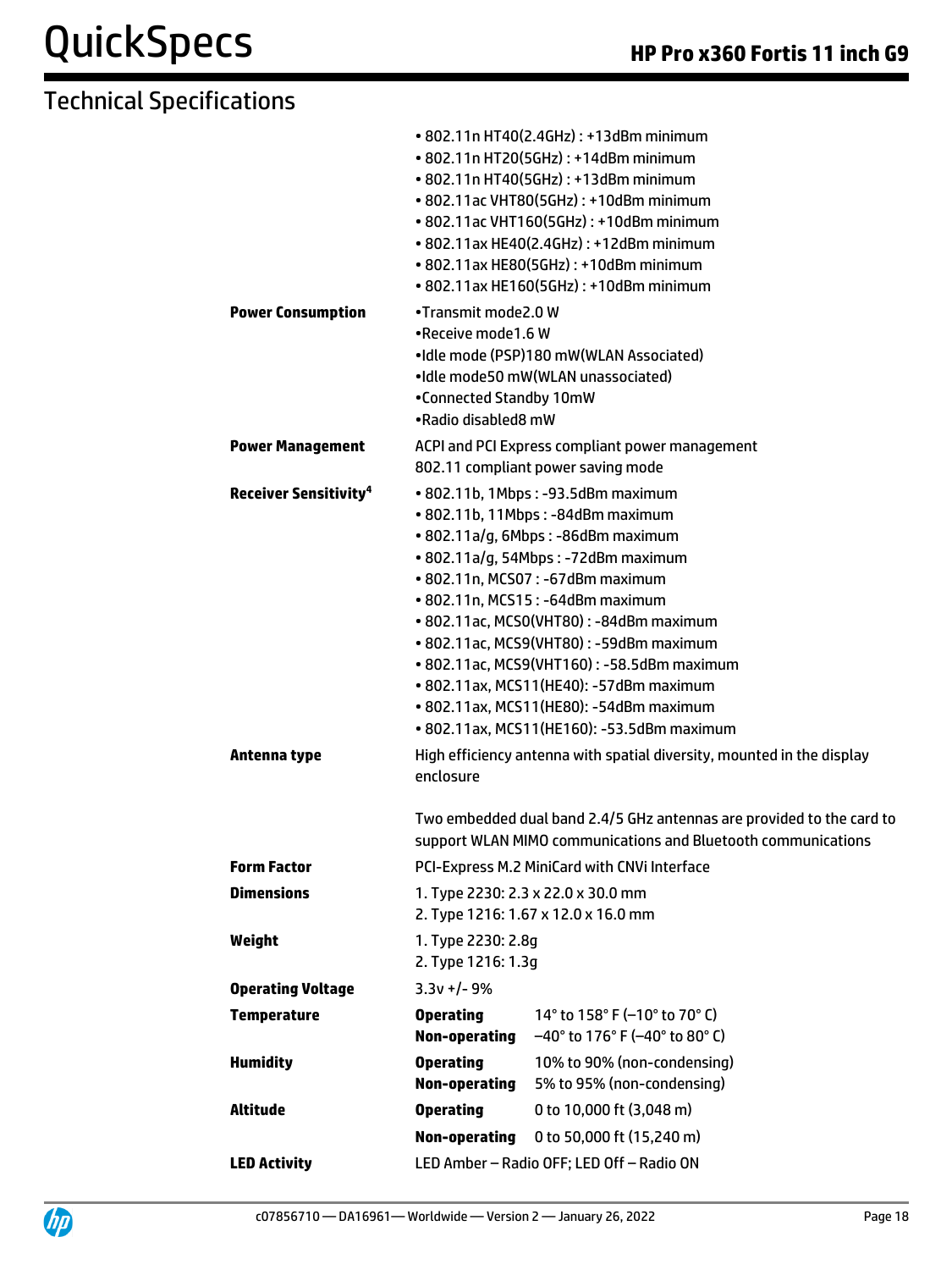#### **HP Integrated Module with Bluetooth 4.0/4.1/4.2/5.0/5.1/5.2 Wireless Technology**

| <b>Bluetooth Specification</b>                | 4.0/4.1/4.2/5.0/5.1/5.2 Compliant                                                                                                                                                                                                                                                                                      |
|-----------------------------------------------|------------------------------------------------------------------------------------------------------------------------------------------------------------------------------------------------------------------------------------------------------------------------------------------------------------------------|
| <b>Frequency Band</b>                         | 2402 to 2480 MHz                                                                                                                                                                                                                                                                                                       |
| <b>Number of Available</b><br><b>Channels</b> | Legacy: 0~79 (1 MHz/CH)<br>BLE: 0~39 (2 MHz/CH)                                                                                                                                                                                                                                                                        |
| Data Rates and<br><b>Throughput</b>           | Legacy: 3 Mbps data rate; throughput up to 2.17 Mbps<br>BLE: 1 Mbps data rate; throughput up to 0.2 Mbps<br>Legacy: Synchronous Connection Oriented links up to 3, 64 kbps, voice<br>channels<br>Legacy: Asynchronous Connection Less links 2178.1 kbps/177.1 kbps<br>asymmetric (3-DH5) or 864 kbps symmetric (3-EV5) |
| <b>Transmit Power</b>                         | The Bluetooth component shall operate as a Class II Bluetooth device with<br>a maximum transmit power of +9.5 dBm for BR and EDR.                                                                                                                                                                                      |

1. Wi-Fi 6™ is designed to support gigabit data rate when transferring files between two devices connected to the same router. Requires a wireless router, sold separately, that supports 80MHz and higher channels. Wireless access point and internet service required and sold separately. Availability of public wireless access points limited. Wi-Fi 6 (802.11ax) is backwards compatible with prior 802.11 specs.

2. The FCC has declared as of September 1, 2014 products that utilize passive scanning on channel 12/13 and are capable of transmitting must fully comply with requirements of 15.247 or otherwise disable those channels.

3. Check latest software/driver release for updates on supported security features.

4. Receiver sensitivity is measured at a packet error rate of 8% for 802.11b (CKK modulation) and a packet error rate of 10% for 802.11a/g (OFDM modulation).

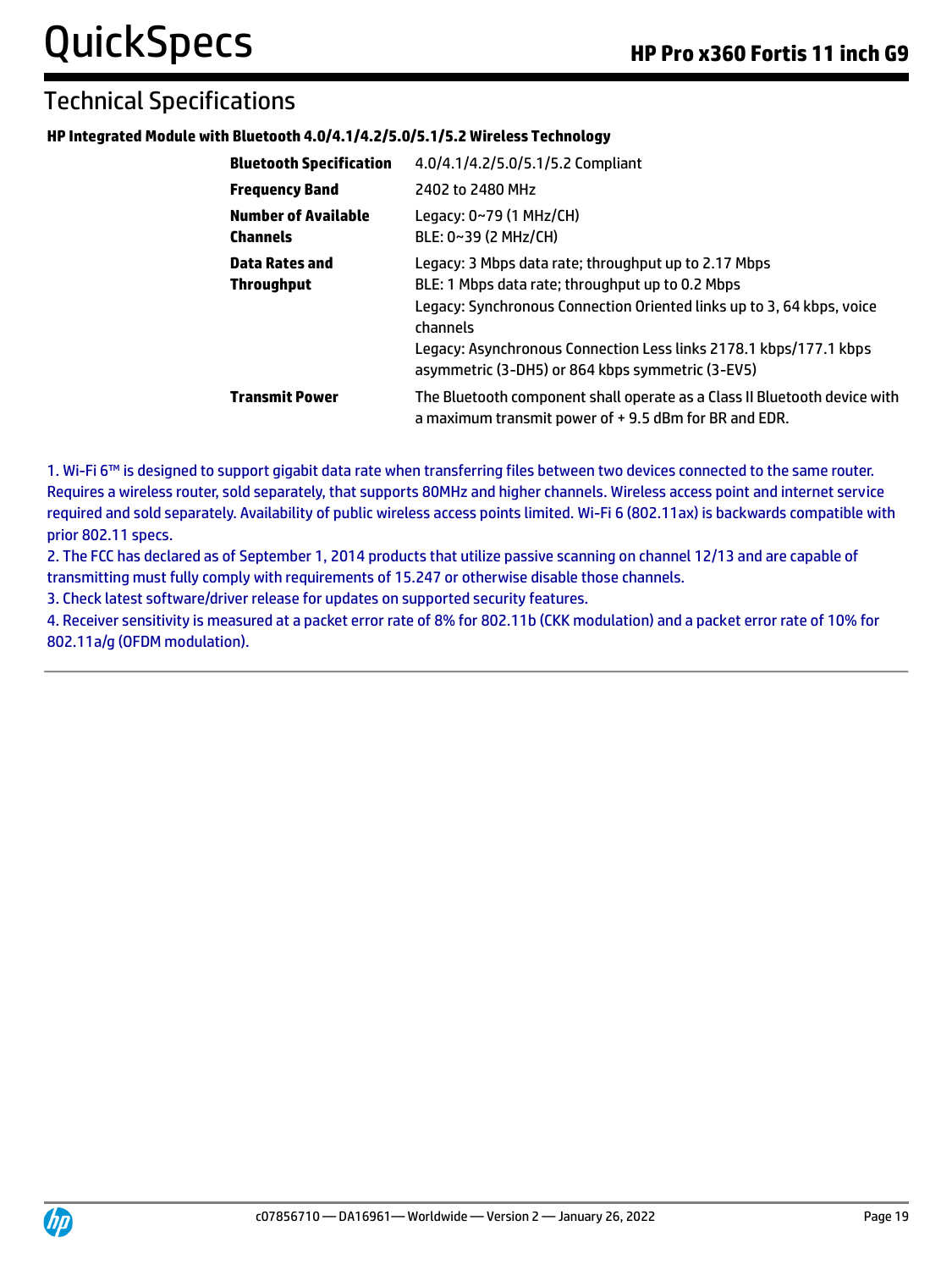| Intel <sup>®</sup> 9560<br>802.11a/b/g/n/ac (2x2)<br>Wi-Fi® and Bluetooth®<br>5.0 Combo <sup>1</sup> non-vPro <sup>®</sup> | <b>Wireless LAN Standards</b>                | IEEE 802.11a<br>IEEE 802.11b<br>IEEE 802.11q<br>IEEE 802.11n<br><b>IEEE 802.11ac</b><br>IEEE 802.11d<br>IEEE 802.11e<br>IEEE 802.11h<br>IEEE 802.11i<br>IEEE 802.11k<br>IEEE 802.11r<br><b>IEEE 802.11v</b>                                                                                       |
|----------------------------------------------------------------------------------------------------------------------------|----------------------------------------------|---------------------------------------------------------------------------------------------------------------------------------------------------------------------------------------------------------------------------------------------------------------------------------------------------|
|                                                                                                                            | <b>Interoperability</b>                      | Wi-Fi certified                                                                                                                                                                                                                                                                                   |
|                                                                                                                            | <b>Frequency Band</b>                        | •802.11b/g/n<br>$2.402 - 2.482$ GHz<br>•802.11a/n/ac<br>$4.9 - 4.95$ GHz (Japan)<br>$5.15 - 5.25$ GHz<br>$5.25 - 5.35$ GHz<br>$5.47 - 5.725$ GHz<br>$5.825 - 5.850$ GHz                                                                                                                           |
|                                                                                                                            | <b>Data Rates</b>                            | •802.11b: 1, 2, 5.5, 11 Mbps<br>•802.11g: 6, 9, 12, 18, 24, 36, 48, 54 Mbps<br>•802.11a: 6, 9, 12, 18, 24, 36, 48, 54 Mbps<br>•802.11n: max 300Mbps<br>•802.11ac:max 1733Mbps                                                                                                                     |
|                                                                                                                            | <b>Modulation</b>                            | <b>Direct Sequence Spread Spectrum</b><br>BPSK, QPSK, CCK, 16-QAM, 64-QAM, 256-QAM                                                                                                                                                                                                                |
|                                                                                                                            | Security <sup>3</sup>                        | •IEEE and WiFi compliant 64 / 128 bit WEP encryption for a/b/g mode only<br>•AES-CCMP: 128 bit in hardware<br>•802.1x authentication<br>.WPA, WPA2: 802.1x. WPA-PSK, WPA2-PSK, TKIP, and AES.<br>.WPA2 certification<br>•WPA3 certification<br>•IEEE 802.11i<br>•WAPI                             |
|                                                                                                                            | <b>Network Architecture</b><br><b>Models</b> | Ad-hoc (Peer to Peer)<br>Infrastructure (Access Point Required)                                                                                                                                                                                                                                   |
|                                                                                                                            | <b>Roaming</b>                               | IEEE 802.11 compliant roaming between access points                                                                                                                                                                                                                                               |
|                                                                                                                            | Output Power <sup>2</sup>                    | • 802.11b: +17dBm minimum<br>• 802.11g: +16dBm minimum<br>• 802.11a: +17dBm minimum<br>• 802.11n HT20(2.4GHz): +14dBm minimum<br>• 802.11n HT40(2.4GHz): +13dBm minimum<br>• 802.11n HT20(5GHz): +14dBm minimum<br>• 802.11n HT40(5GHz): +13dBm minimum<br>· 802.11ac VHT80(5GHz): +10dBm minimum |

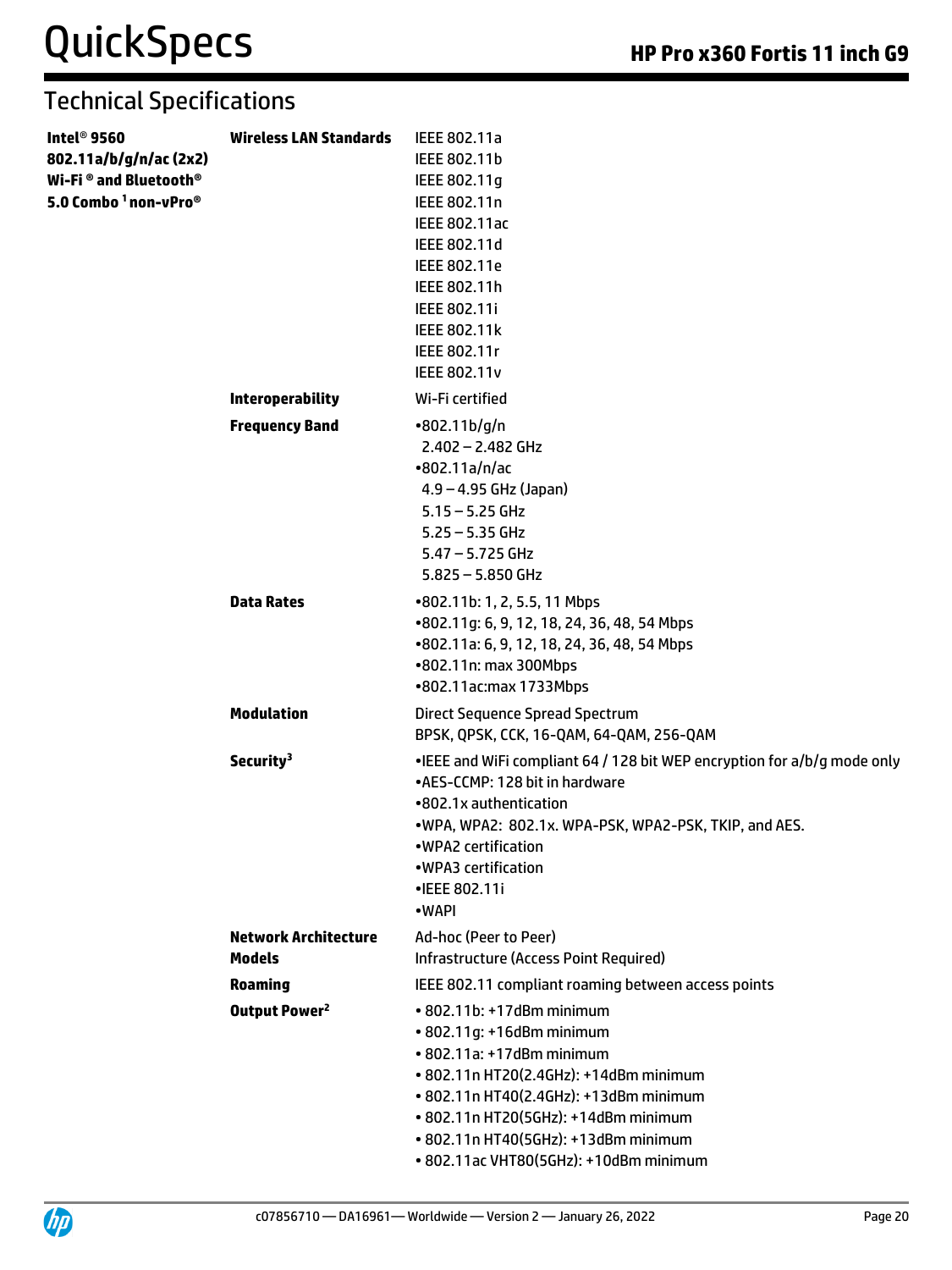|                                                                         |                                                 | • 802.11ac VHT160(5GHz): +10dBm minimum                                                                                                 |
|-------------------------------------------------------------------------|-------------------------------------------------|-----------------------------------------------------------------------------------------------------------------------------------------|
| <b>Power Consumption</b>                                                | •Transmit mode: 2.0 W                           |                                                                                                                                         |
|                                                                         | •Receive mode:1.6 W                             | •Idle mode (PSP)180 mW(WLAN Associated)                                                                                                 |
|                                                                         |                                                 | •Idle mode:50 mW(WLAN unassociated)                                                                                                     |
|                                                                         |                                                 | •Connected Standby/Modern Standby: 10mW                                                                                                 |
|                                                                         | •Radio disabled: 8 mW                           |                                                                                                                                         |
| <b>Power Management</b>                                                 |                                                 | ACPI and PCI Express compliant power management                                                                                         |
|                                                                         |                                                 | 802.11 compliant power saving mode                                                                                                      |
| <b>Receiver Sensitivity<sup>4</sup></b>                                 |                                                 | • 802.11b, 1Mbps: -93.5dBm maximum<br>· 802.11b, 11Mbps: -84dBm maximum                                                                 |
|                                                                         |                                                 | • 802.11a/g, 6Mbps: -86dBm maximum                                                                                                      |
|                                                                         |                                                 | • 802.11a/g, 54Mbps: -72dBm maximum                                                                                                     |
|                                                                         |                                                 | • 802.11n, MCS07: -67dBm maximum                                                                                                        |
|                                                                         |                                                 | • 802.11n, MCS15: -64dBm maximum                                                                                                        |
|                                                                         |                                                 | • 802.11ac, MCS0(VHT80): -84dBm maximum<br>• 802.11ac, MCS9(VHT80): -59dBm maximum                                                      |
|                                                                         |                                                 | • 802.11ac, MCS9(VHT160): -58.5dBm maximum                                                                                              |
| Antenna type                                                            |                                                 | High efficiency antenna with spatial diversity, mounted in the display                                                                  |
|                                                                         | enclosure.                                      |                                                                                                                                         |
|                                                                         |                                                 | Two embedded dual band 2.4/5 GHz antennas are provided to the card to<br>support WLAN MIMO communications and Bluetooth communications. |
| <b>Form Factor</b>                                                      |                                                 | PCI-Express M.2 MiniCard with CNVi Interface                                                                                            |
| <b>Dimensions</b>                                                       |                                                 | 1. Type 2230: 2.3 x 22.0 x 30.0 mm<br>2. Type 1216: 1.67 x 12.0 x 16.0 mm                                                               |
| Weight                                                                  | 1. Type 2230: 2.8g                              |                                                                                                                                         |
|                                                                         | 2. Type 1216: 1.3g                              |                                                                                                                                         |
| <b>Operating Voltage</b>                                                | $3.3v +/- 9%$                                   |                                                                                                                                         |
| <b>Temperature</b>                                                      | <b>Operating</b><br>Non-operating               | 14° to 158° F (-10° to 70° C)<br>$-40^{\circ}$ to 176° F (-40° to 80° C)                                                                |
| <b>Humidity</b>                                                         | <b>Operating</b>                                | 10% to 90% (non-condensing)                                                                                                             |
|                                                                         | Non-operating                                   | 5% to 95% (non-condensing)                                                                                                              |
| <b>Altitude</b>                                                         | <b>Operating</b>                                | 0 to 10,000 ft (3,048 m)                                                                                                                |
|                                                                         | Non-operating                                   | 0 to 50,000 ft (15,240 m)                                                                                                               |
| <b>LED Activity</b>                                                     |                                                 | LED Amber - Radio OFF; LED Off - Radio ON                                                                                               |
| HP Integrated Module with Bluetooth 4.0/4.1/4.2/5.0 Wireless Technology |                                                 |                                                                                                                                         |
| <b>Bluetooth Specification</b>                                          | 4.0/4.1/4.2/5.0 Compliant                       |                                                                                                                                         |
| <b>Frequency Band</b>                                                   | 2402 to 2480 MHz                                |                                                                                                                                         |
| <b>Number of Available</b><br><b>Channels</b>                           | Legacy: 0~79 (1 MHz/CH)<br>BLE: 0~39 (2 MHz/CH) |                                                                                                                                         |
| <b>Data Rates and</b>                                                   |                                                 | Legacy: 3 Mbps data rate; throughput up to 2.17 Mbps                                                                                    |
| <b>Throughput</b>                                                       |                                                 | BLE 1 Mbps data rate; throughput up to 0.2 Mbps                                                                                         |
|                                                                         | channels                                        | Legacy: Synchronous Connection Oriented links up to 3, 64 kbps, voice                                                                   |
|                                                                         |                                                 | Legacy: Asynchronous Connection Less links 2178.1 kbps/177.1 kbps                                                                       |

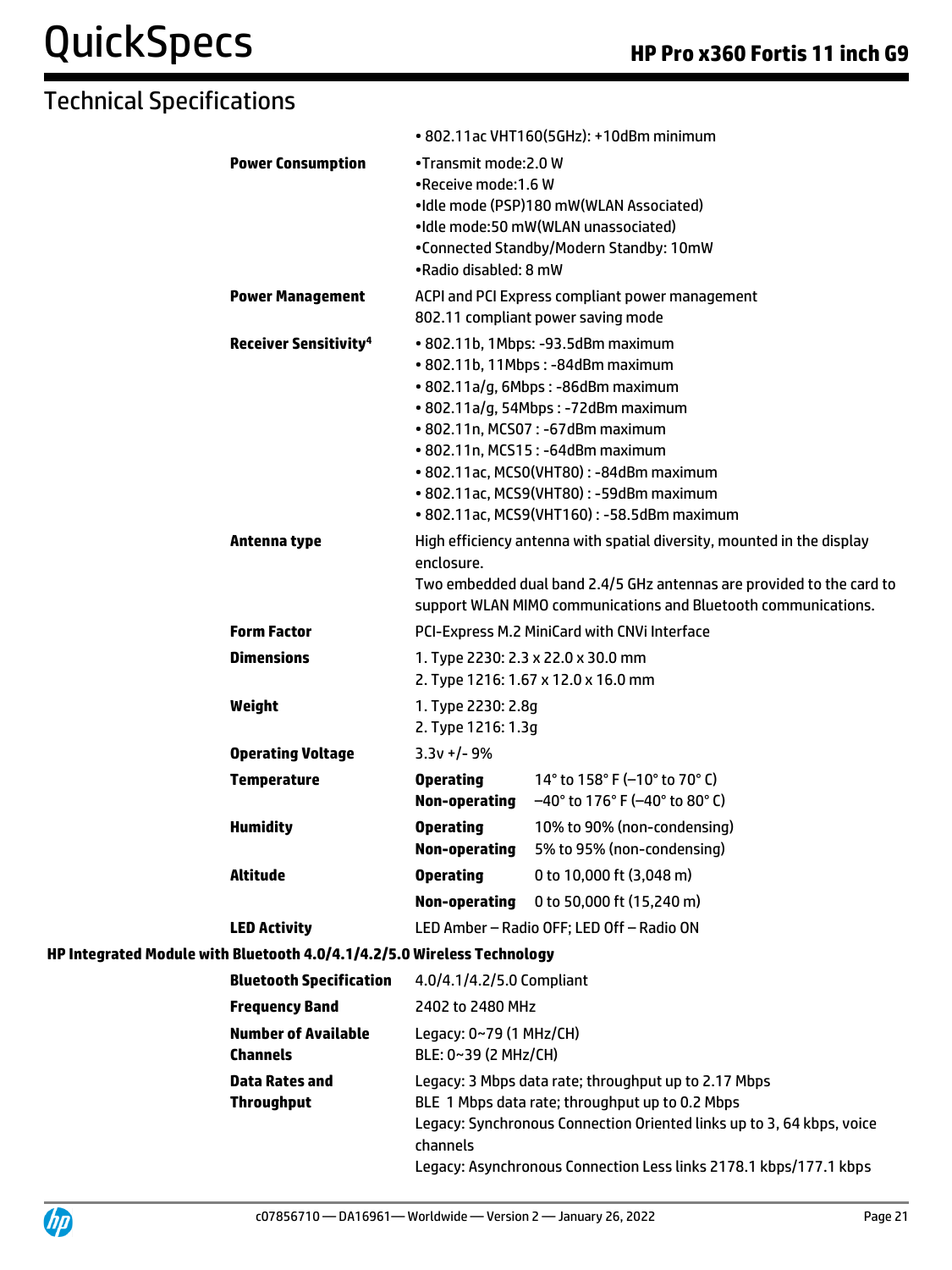asymmetric (3-DH5) or 864 kbps symmetric (3-EV5)"

**Transmit Power** The Bluetooth component shall operate as a Class II Bluetooth device with a maximum transmit power of + 4 dBm for BR and EDR.

1. Wi-Fi 5 is designed to support gigabit data rate when transferring files between two devices connected to the same router. Requires a wireless router, sold separately, that supports 80MHz and higher channels. Wireless access point and internet service required and sold separately. Availability of public wireless access points limited. Wi-Fi 5 (802.11 ac) is backwards compatible with prior 802.11 specs.

2. The FCC has declared as of September 1, 2014 products that utilize passive scanning on channel 12/13 and are capable of transmitting must fully comply with requirements of 15.247 or otherwise disable those channels.

3. Check latest software/driver release for updates on supported security features.

4. Receiver sensitivity is measured at a packet error rate of 8% for 802.11b (CKK modulation) and a packet error rate of 10% for 802.11a/g (OFDM modulation).

| Intel® XMM™ 7360 LTE-<br>Advanced CAT9 <sup>1</sup> | <b>Technology/Operating</b><br>bands                        | FDD LTE: 2100 (Band 1), 1900 (Band 2), 1800 (Band 3),<br>1700/2100 (Band 4), 850 (Band 5), 2600 (Band 7), 900 (Band 8), 1400<br>(Band 11), 700 (Band 12 lower), 700 (Band 13 upper), 700 (Band 17<br>lower), 850 (Band 18 lower), 850 (Band 19 upper), 800 (Band 20), 1400<br>(Band 21), 850 (Band 26), 700 (Band 28), 700 (Band 29 RX only), 2300<br>(Band 30), 1700/2100 (Band 66).<br>TDD LTE: 2600 (Band 38), 1900 (Band 39), 2400 (Band 40), 2500 (Band<br>41).<br>HSPA+: 2100 (Band 1), 1900 (Band 2), 1700/2100 (Band 4),<br>850 (Band 5), 900 (Band 8) MHz |
|-----------------------------------------------------|-------------------------------------------------------------|--------------------------------------------------------------------------------------------------------------------------------------------------------------------------------------------------------------------------------------------------------------------------------------------------------------------------------------------------------------------------------------------------------------------------------------------------------------------------------------------------------------------------------------------------------------------|
|                                                     | <b>Wireless protocol</b><br>standards                       | 3GPP Release 11 LTE Specification CAT.9, DL 60MHz BW throughput up<br>to 450Mbps; UL 20MHz throughput up to 50Mbps<br>WCDMA R99, 3GPP Release 5, 6, 7 and 8 UMTS Specification                                                                                                                                                                                                                                                                                                                                                                                     |
|                                                     | <b>GPS</b>                                                  | Standalone, A-GPS (MS-A, MS-B)                                                                                                                                                                                                                                                                                                                                                                                                                                                                                                                                     |
|                                                     | <b>GPS bands</b>                                            | 1575.42 MHz ± 1.023 MHz, GLONASS 1596-1607MHz, Beidou 1561.098<br><b>MHz</b>                                                                                                                                                                                                                                                                                                                                                                                                                                                                                       |
|                                                     | <b>Maximum data rates</b>                                   | LTE: 450 Mbps (Download), 50 Mbps (Upload)<br>DC-HSPA+: 42 Mbps (Download), 5.76 Mbps (Upload)<br>HSPA+: 21 Mbps (Download), 5.76 Mbps (Upload)                                                                                                                                                                                                                                                                                                                                                                                                                    |
|                                                     | <b>Maximum output</b>                                       | LTE: 23 dBm                                                                                                                                                                                                                                                                                                                                                                                                                                                                                                                                                        |
|                                                     | power                                                       | HSPA+: 23.5 dBm                                                                                                                                                                                                                                                                                                                                                                                                                                                                                                                                                    |
|                                                     | Maximum power                                               | LTE: 1,200 mA (peak); 900 mA (average)                                                                                                                                                                                                                                                                                                                                                                                                                                                                                                                             |
|                                                     | consumption                                                 | HSPA+: 1,100 mA (peak); 800 mA (average)                                                                                                                                                                                                                                                                                                                                                                                                                                                                                                                           |
|                                                     | <b>Form Factor</b>                                          | M.2, 3042-S3 Key B                                                                                                                                                                                                                                                                                                                                                                                                                                                                                                                                                 |
|                                                     | Weight                                                      | 5.8 <sub>q</sub>                                                                                                                                                                                                                                                                                                                                                                                                                                                                                                                                                   |
|                                                     | <b>Dimensions</b><br>(Length x Width x<br><b>Thickness)</b> | 42 x 30 x 2.3 mm                                                                                                                                                                                                                                                                                                                                                                                                                                                                                                                                                   |

1. Mobile Broadband is an optional feature. Connection requires wireless data service contract, network support, and is not available in all areas. Contact service provider to determine the coverage area and availability. Connection speeds will vary due to location, environment, network conditions, and other factors. 4G LTE not available on all products or in all countries.

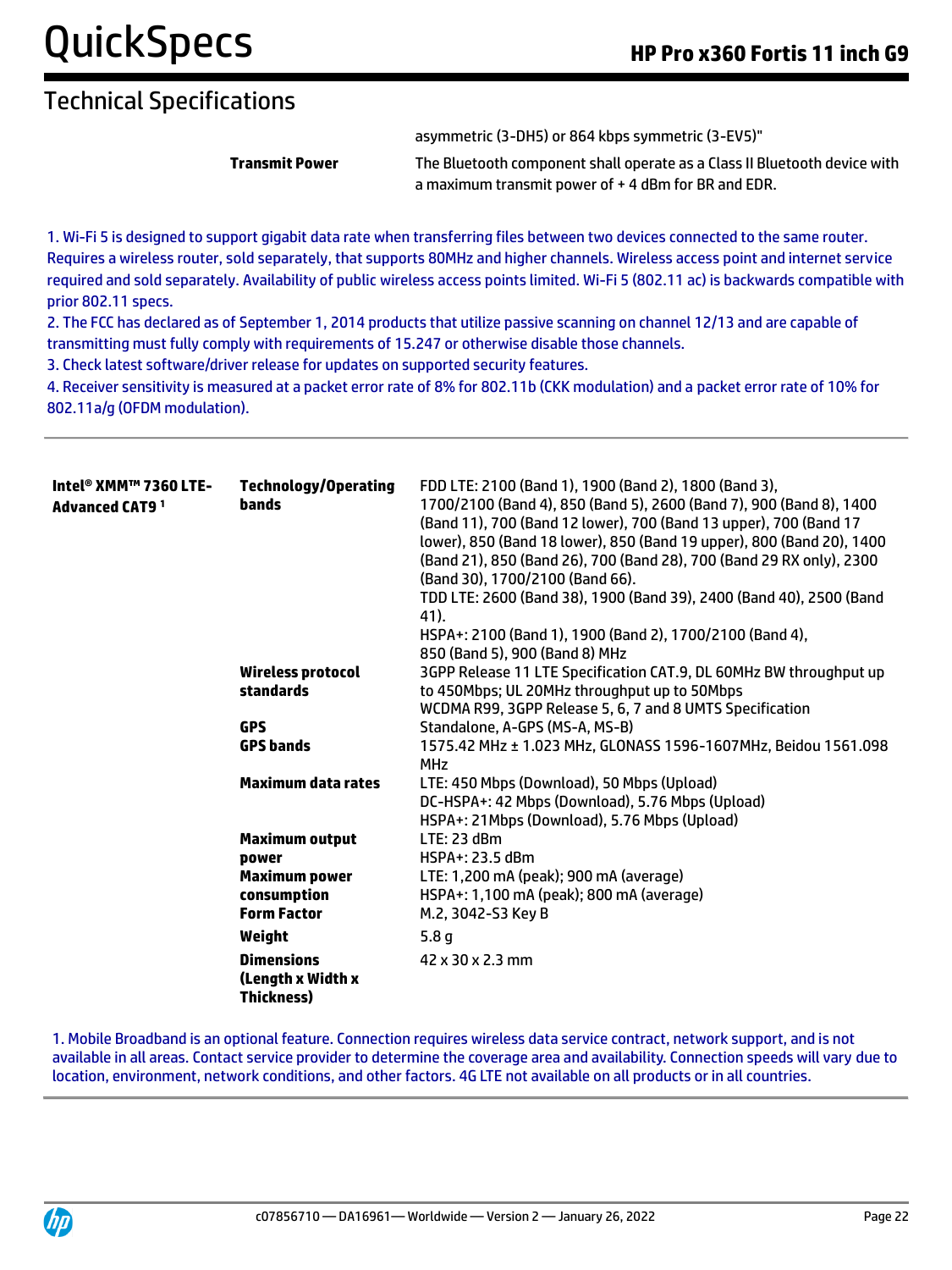| <b>Realtek RTL8111HSH</b><br>10/100/1000 Integrated<br><b>NIC</b> | <b>Ethernet Features</b>                          | 10 Mbit/s operation (10BASE-T; IEEE 802.3i; IEEE 802.3 clauses 13-14)<br>100 Mbit/s operation (100BASE-TX; IEEE 802.3u; IEEE 802.3 clauses 21-<br>30)<br>1000 Mbit/s operation (1000BASE-T; IEEE 802.3ab; IEEE 8023 clauses<br>40)<br><b>Auto-Negotiation (Automatic Speed Selection)</b><br>Full Duplex Operation at all Speeds, Half Duplex operation at 10 and 100<br>Mbit/s |
|-------------------------------------------------------------------|---------------------------------------------------|---------------------------------------------------------------------------------------------------------------------------------------------------------------------------------------------------------------------------------------------------------------------------------------------------------------------------------------------------------------------------------|
|                                                                   | <b>Power Management</b>                           | ACPI compliant - multiple power modes<br>Situation-sensitive features reduce power consumption<br>Advanced link down power saving for reducing link down power<br>consumption                                                                                                                                                                                                   |
|                                                                   | <b>Performance Features</b>                       | TCP/IP/UDP Checksum Offload (configurable)<br>Protocol Offload (ARP & NS)<br>Large send offload and Giant send offload<br><b>Receiving Side Scaling</b><br>Jumbo Frame 9K                                                                                                                                                                                                       |
|                                                                   | <b>Manageability</b>                              | Wake-on-LAN from standby and hibernation (Magic Packet and<br>Microsoft Wake-Up Frame); Wake-on-LAN from off (Magic Packet only)<br>PXE 2.1 Remote Boot<br>Statistics Gathering (SNMP MIB II, Ethernet-like MIB, Ethernet MIB<br>(802.3x, clause 30))<br>Comprehensive diagnostic and configuration software suite<br>Virtual Cable Doctor for Ethernet cable status            |
|                                                                   | <b>Interface</b><br><b>NIC Device Driver Name</b> | PCIe + SMBus<br>Realtek PCIe GBE Ethernet Family Controller                                                                                                                                                                                                                                                                                                                     |

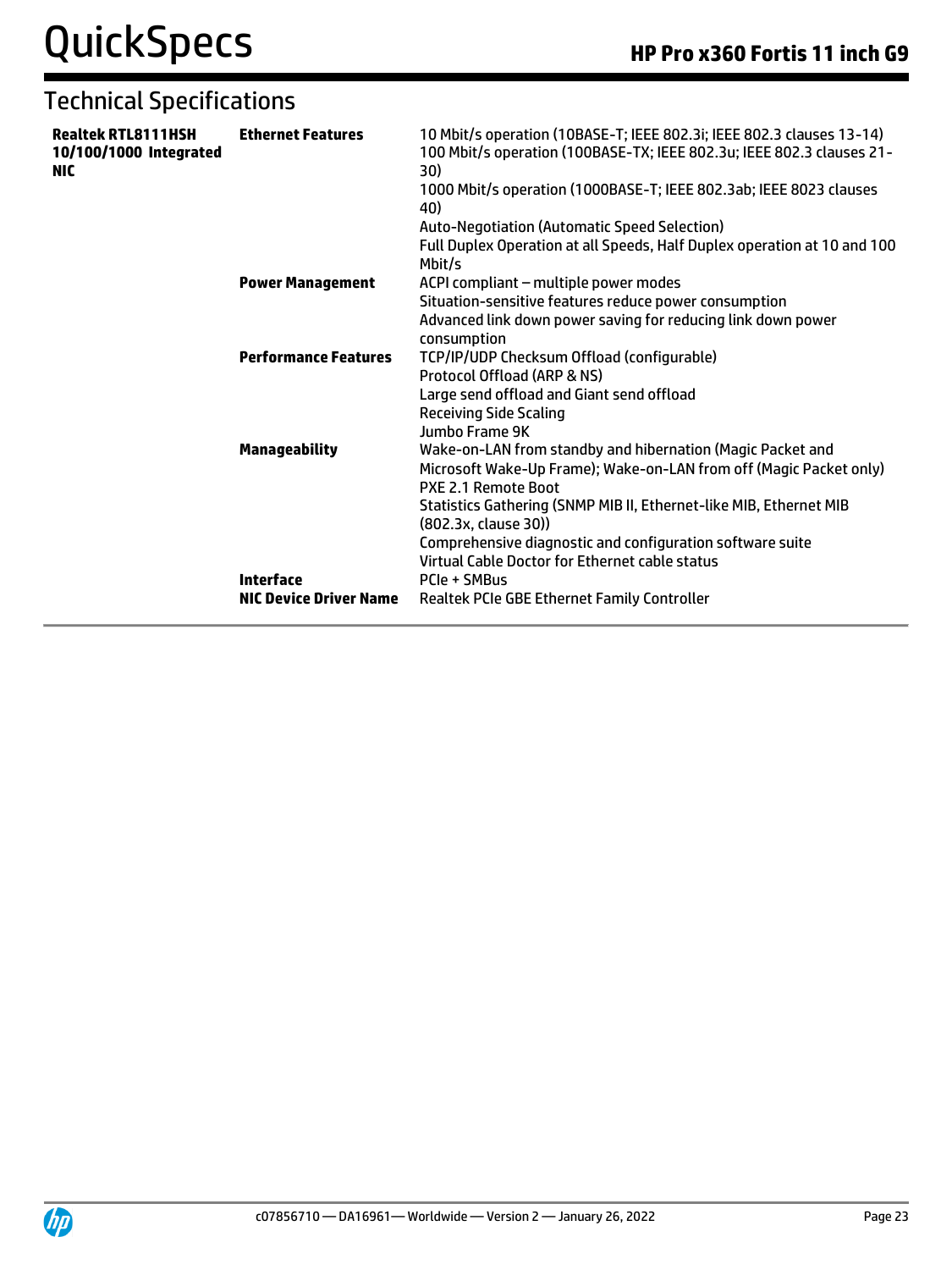#### **POWER**

| <b>HP 45W Smart AC</b> | <b>Dimensions</b>              | $3.74 \times 1.57 \times 1.04$ in (9.5 x 4.0 x 2.65 cm)                                                                                                                                                                                                                                                      |
|------------------------|--------------------------------|--------------------------------------------------------------------------------------------------------------------------------------------------------------------------------------------------------------------------------------------------------------------------------------------------------------|
| adapter                | Weight                         | $0.386$ lb $(175q)$ max                                                                                                                                                                                                                                                                                      |
|                        | <b>Input</b>                   | 90 to 265 VAC                                                                                                                                                                                                                                                                                                |
|                        | <b>Input Efficiency</b>        | 87.74% at 115Vac and 88.4% at 230Vac                                                                                                                                                                                                                                                                         |
|                        | Input frequency range          | 47 to 63 Hz                                                                                                                                                                                                                                                                                                  |
|                        | <b>Input AC current</b>        | 1.4 A at 90 VAC                                                                                                                                                                                                                                                                                              |
|                        | <b>Output</b>                  |                                                                                                                                                                                                                                                                                                              |
|                        | <b>Output power</b>            | 45W                                                                                                                                                                                                                                                                                                          |
|                        | <b>DC</b> output               | 19.5V                                                                                                                                                                                                                                                                                                        |
|                        | Hold-up time                   | 5 msec at 115 VAC input                                                                                                                                                                                                                                                                                      |
|                        | <b>Output current limit</b>    | <8.0A                                                                                                                                                                                                                                                                                                        |
|                        | <b>Connector</b>               | 4.5mm Barrel Type, 3 pin/grounded, mates with interchangeable<br>cords                                                                                                                                                                                                                                       |
|                        | <b>Environmental Design</b>    |                                                                                                                                                                                                                                                                                                              |
|                        | <b>Operating temperature</b>   | $32^{\circ}$ to 95 $^{\circ}$ F (0 $^{\circ}$ to 35 $^{\circ}$ C)                                                                                                                                                                                                                                            |
|                        | <b>Non-operating (storage)</b> | $-4^{\circ}$ to 185 $^{\circ}$ F (-20 $^{\circ}$ to 85 $^{\circ}$ C)                                                                                                                                                                                                                                         |
|                        | temperature                    |                                                                                                                                                                                                                                                                                                              |
|                        | <b>Altitude</b>                | 0 to 16,400 ft (0 to 5000m)                                                                                                                                                                                                                                                                                  |
|                        | <b>Humidity</b>                | 20% to 95%                                                                                                                                                                                                                                                                                                   |
|                        | <b>Storage Humidity</b>        | 10% to 95%                                                                                                                                                                                                                                                                                                   |
|                        | <b>EMI and Safety</b>          | Eg.                                                                                                                                                                                                                                                                                                          |
|                        | <b>Certifications</b>          | *CE Mark - full compliance with LVD and EMC directives<br>*Worldwide safety standards - IEC60950, EN60950, UL60950,<br>Class1, SELV; Agency approvals - C-UL-US, NORDICS, DENAN,<br>EN55022 Class B, FCC Class B, CISPR22 Class B, CCC, NOM-1 NYCE.<br>*MTBF - over 200,000 hours at 25°C ambient condition. |

| <b>HP 65W EM Smart AC</b> | <b>Dimensions</b>            | 102x55x30mm                                                            |
|---------------------------|------------------------------|------------------------------------------------------------------------|
| adapter                   | Weight                       | $270q + (-10q)$                                                        |
|                           | <b>Input</b>                 |                                                                        |
|                           | <b>Input Efficiency</b>      | 87% min at 115V/230V                                                   |
|                           | Input frequency range        | 47 to 63 Hz                                                            |
|                           | <b>Input AC current</b>      | 1.7 A at 90 VAC and maximum load                                       |
|                           | <b>Output</b>                |                                                                        |
|                           | Output power                 | 65W                                                                    |
|                           | DC output                    | 65W (19.5V/3.33A)                                                      |
|                           | Hold-up time                 | 5 msec at 115 VAC input                                                |
|                           | <b>Output current limit</b>  | <11A, Over voltage protection-29V max automatic shutdown               |
|                           | <b>Connector</b>             | 4.5mm Barrel Type, 3 pin/grounded, mates with interchangeable<br>cords |
|                           | <b>Environmental Design</b>  |                                                                        |
|                           | <b>Operating temperature</b> | $32^{\circ}$ to 95 $^{\circ}$ F (0 $^{\circ}$ to 35 $^{\circ}$ C)      |

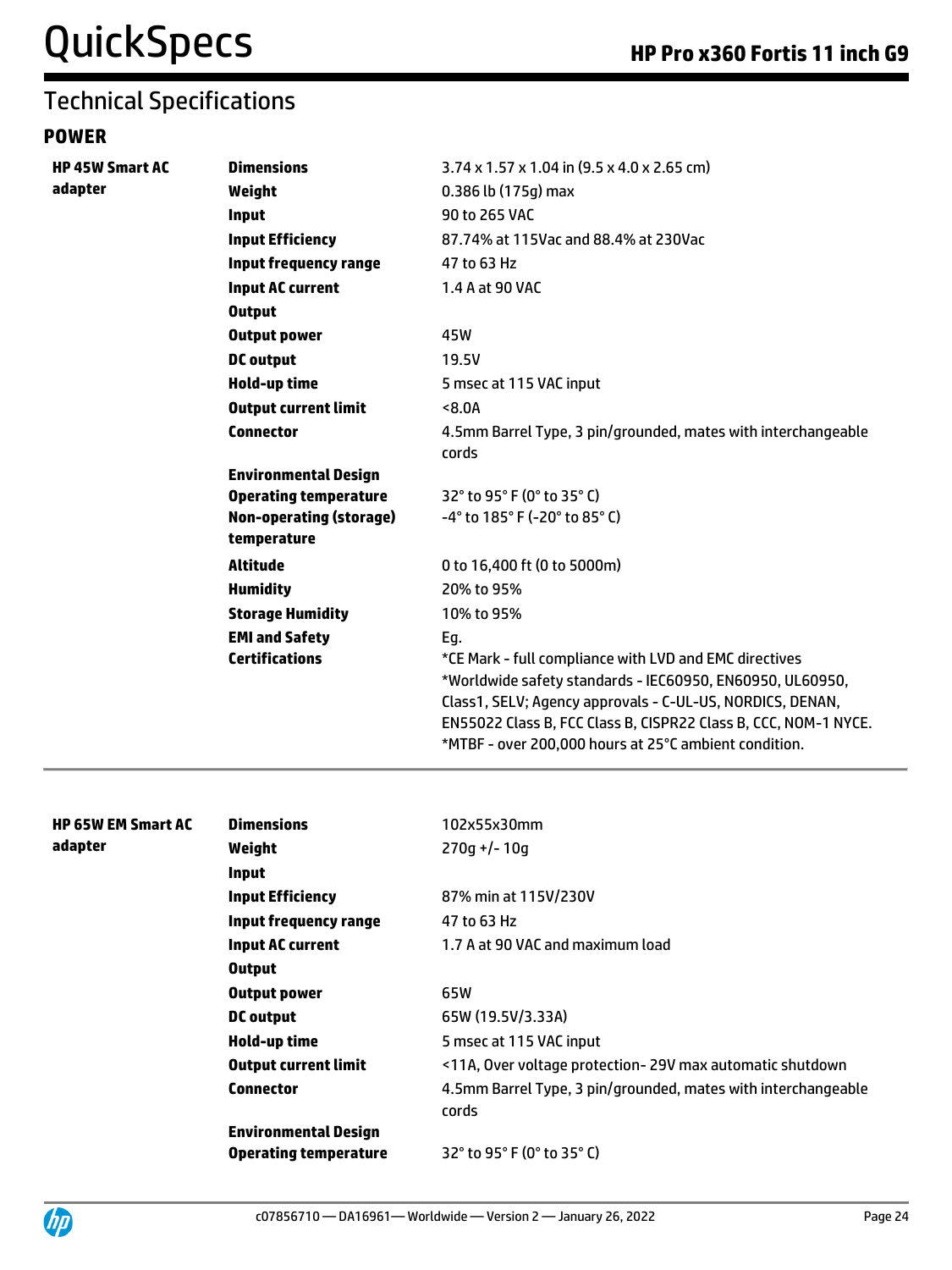|                         | <b>Non-operating (storage)</b><br>temperature    | -4° to 185° F (-20° to 85° C)                                                                                                                                                                                                                         |  |  |
|-------------------------|--------------------------------------------------|-------------------------------------------------------------------------------------------------------------------------------------------------------------------------------------------------------------------------------------------------------|--|--|
|                         | <b>Altitude</b>                                  | 0 to 16,400 ft (0 to 5000m)                                                                                                                                                                                                                           |  |  |
|                         | <b>Humidity</b>                                  | 0% to 95%                                                                                                                                                                                                                                             |  |  |
|                         | <b>Storage Humidity</b><br><b>EMI and Safety</b> | 0% to 95%                                                                                                                                                                                                                                             |  |  |
|                         |                                                  | *CE Mark - EMC directives; Worldwide safety standards - IEC60950,                                                                                                                                                                                     |  |  |
|                         | <b>Certifications</b>                            | EN60950, UL60950, Class1, SELV; Agency approvals - C-UL-US,<br>NORDICS, DENAN, EN55022 Class B, FCC Class B, CISPR22 Class B,<br>CCC, NOM-1 NYCE; Reliability - failure rate of less than 0.1% annually<br>within the first three years of operation. |  |  |
| HP 45W USB Type-C       | <b>Dimensions</b>                                | 94.0mm x 40.0mm x 26.5mm                                                                                                                                                                                                                              |  |  |
| <b>Straight 1.8m AC</b> | Weight                                           | 192.5g +/-10%                                                                                                                                                                                                                                         |  |  |
| <b>Adapter</b>          | <b>Input</b>                                     |                                                                                                                                                                                                                                                       |  |  |
|                         | <b>Input Efficiency</b>                          | Average Efficiency of 25%, 50%, 75%, 100% load condition with<br>115Vac/230Vac Spec:                                                                                                                                                                  |  |  |
|                         |                                                  | 5V: 81.5%                                                                                                                                                                                                                                             |  |  |
|                         |                                                  | 9V: 86.7%                                                                                                                                                                                                                                             |  |  |
|                         |                                                  | 12V: 87.41%                                                                                                                                                                                                                                           |  |  |
|                         |                                                  | 15V: 87.8%                                                                                                                                                                                                                                            |  |  |
|                         | <b>Input frequency range</b>                     | $47 \sim 63$ Hz                                                                                                                                                                                                                                       |  |  |
|                         | <b>Input AC current</b>                          | Max. 1.4 A at 90 Vac                                                                                                                                                                                                                                  |  |  |
|                         | <b>Output</b>                                    |                                                                                                                                                                                                                                                       |  |  |
|                         | <b>Output power</b>                              | 5V/15W                                                                                                                                                                                                                                                |  |  |
|                         |                                                  | 9V/27W                                                                                                                                                                                                                                                |  |  |
|                         |                                                  | 12V/36W                                                                                                                                                                                                                                               |  |  |
|                         |                                                  | 15V/45W                                                                                                                                                                                                                                               |  |  |

|                              | 12V/36W                                                              |
|------------------------------|----------------------------------------------------------------------|
|                              | 15V/45W                                                              |
| DC output                    | 5V/9V/12V/15V                                                        |
| Hold-up time                 | 5ms at 115 Vac input                                                 |
| <b>Output current limit</b>  | <5.0A                                                                |
| <b>Connector</b>             | USB Type-C                                                           |
| <b>Environmental Design</b>  |                                                                      |
| <b>Operating temperature</b> | $32^{\circ}$ to 95 $^{\circ}$ F (0 $^{\circ}$ to 35 $^{\circ}$ C)    |
| Non-operating (storage)      | $-4^{\circ}$ to 185 $^{\circ}$ F (-20 $^{\circ}$ to 85 $^{\circ}$ C) |
| temperature                  |                                                                      |
| Altitude                     | 0 to 16,400 ft (0 to 5000m)                                          |
| <b>Humidity</b>              | 20% to 95%                                                           |
| <b>Storage Humidity</b>      | 10% to 95%                                                           |
| <b>EMI and Safety</b>        | Eq:                                                                  |
| <b>Certifications</b>        | *CE Mark - full compliance with LVD and EMC directives               |
|                              | * Worldwide safety standards - IEC60950, EN60950, UL60950,           |
|                              | Class1, SELV; Agency approvals - C-UL-US, NORDICS, DENAN,            |
|                              | EN55022 Class B, FCC Class B, CISPR22 Class B, CCC, NOM-1 NYCE.      |
|                              | * MTBF - over 200,000 hours at 25°C ambient condition.               |

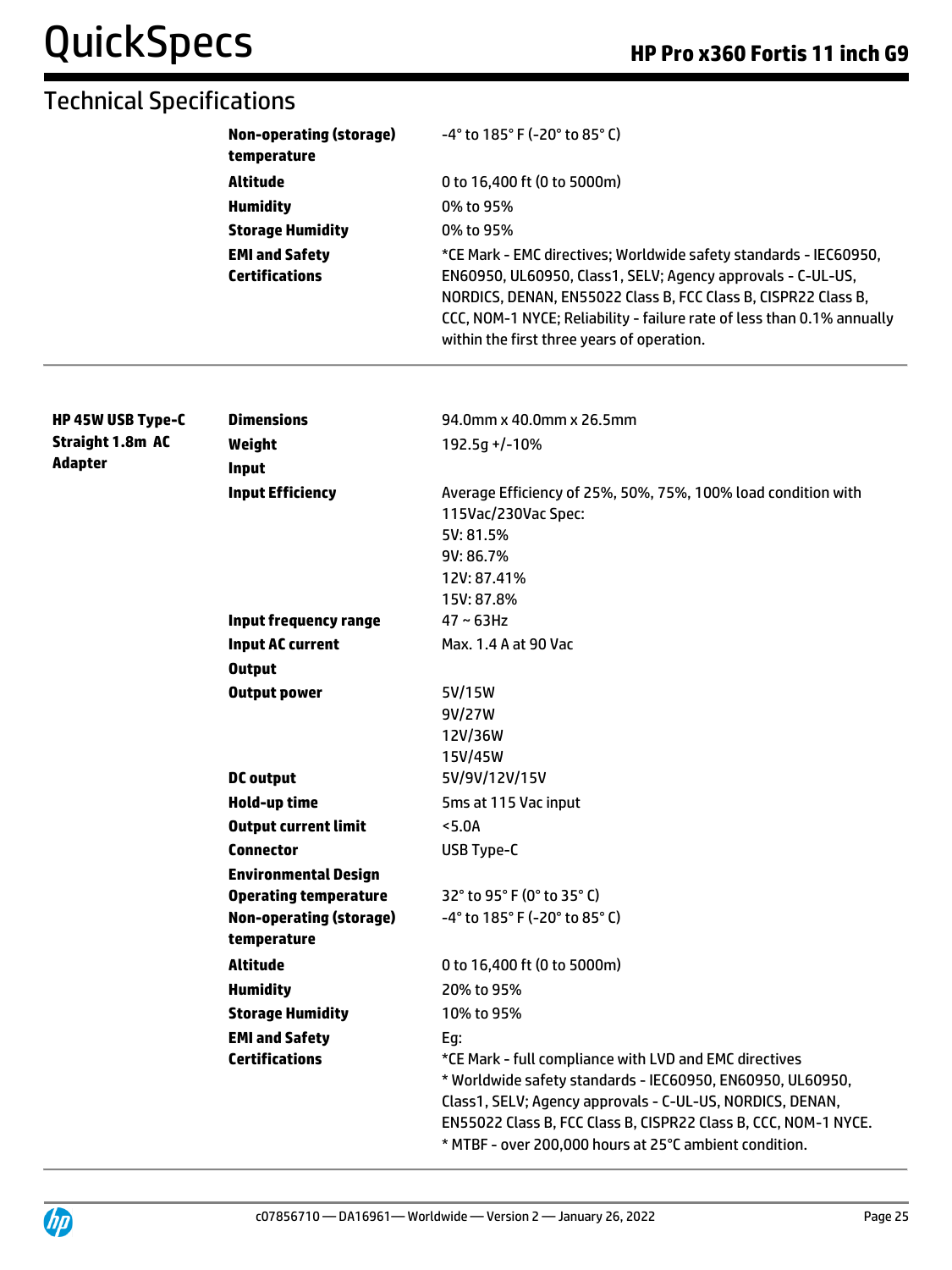| AN 42Whr Long Life           | Dimensions (H x W x L)                             | H6.6mm Max; W67.8mm ±0.15; L249.5mm ±0.2 |
|------------------------------|----------------------------------------------------|------------------------------------------|
| <b>Polymer Fast Charge 3</b> | Weight                                             | 225g Max                                 |
| cell Battery                 | <b>Cells/Type</b>                                  | 3 cell; Polymer                          |
|                              | <b>Energy</b>                                      |                                          |
|                              | <b>Voltage</b>                                     | 11.4V                                    |
|                              | <b>Amp-hour capacity</b>                           | 3.75Ah                                   |
|                              | <b>Watt-hour capacity</b>                          | 42.75Wh                                  |
|                              | <b>Temperature</b>                                 | $5^\circ$ to 40 $^\circ$ C               |
|                              | <b>Operating (Charging)</b>                        | $0^{\circ}$ to 45 $^{\circ}$ C           |
|                              | <b>Operating (Discharging)</b>                     | $-10^\circ$ to 60 $^\circ$ C             |
|                              | <b>Fuel Gauge LED</b>                              | ΝA                                       |
|                              | <b>Warranty</b>                                    | 1000 cycles                              |
|                              | <b>Optional Travel Battery</b><br><b>Available</b> | No.                                      |

#### **AUDIO**

| <b>HD Stereo Codec</b>            | Realtek ALC3247                                                                                   |
|-----------------------------------|---------------------------------------------------------------------------------------------------|
| <b>Audio I/O Ports</b>            | CTIA only                                                                                         |
| <b>Internal Speaker Amplifier</b> | 2W class D stereo amplifier for the internal speaker only                                         |
| <b>Multi-streaming Capable</b>    | Yes, follow Microsoft policy                                                                      |
| Sampling                          | spk/headphone - 16/24bit, 48kHz<br>microphone - 16bit/48kHz<br>external - 16/24bit, 48kHz/44.1kHz |
| <b>Wavetable Syntheses</b>        | 2w/4ohm per speaker                                                                               |
| Analog Audio                      | CTIA only                                                                                         |
| # of Channels on Line-Out         | N/A                                                                                               |
| Internal Speaker                  | <b>YES</b>                                                                                        |

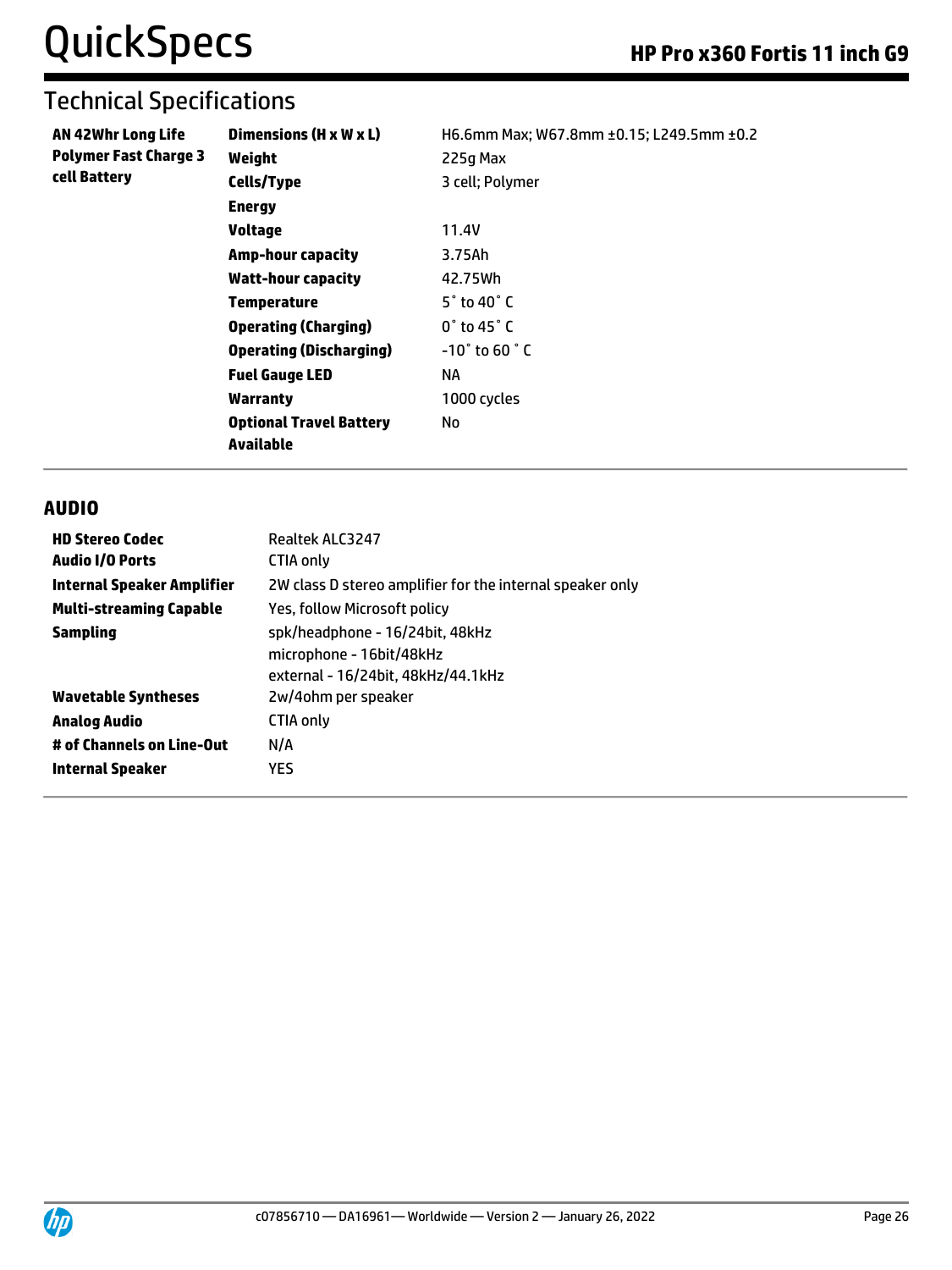#### **ENVIRONMENTAL DATA**

| <b>Eco-Label Certifications &amp;</b>       | This product has received or is in the process of being certified to the following approvals and |                                                                     |                                                                                                          |  |  |
|---------------------------------------------|--------------------------------------------------------------------------------------------------|---------------------------------------------------------------------|----------------------------------------------------------------------------------------------------------|--|--|
| declarations                                | may be labeled with one or more of these marks:                                                  |                                                                     |                                                                                                          |  |  |
|                                             |                                                                                                  |                                                                     |                                                                                                          |  |  |
|                                             | IT ECO declaration<br>$\bullet$                                                                  |                                                                     |                                                                                                          |  |  |
|                                             | US ENERGY STAR®<br>$\bullet$                                                                     |                                                                     |                                                                                                          |  |  |
|                                             | $\bullet$                                                                                        | US Federal Energy Management Program (FEMP)                         |                                                                                                          |  |  |
|                                             | $\bullet$                                                                                        |                                                                     | EPEAT <sup>a</sup> Gold registered in the United States. See http://www.epeat.net for registration       |  |  |
|                                             | status in your country.                                                                          |                                                                     |                                                                                                          |  |  |
|                                             | <b>TCO Certified</b><br>$\bullet$                                                                |                                                                     |                                                                                                          |  |  |
|                                             | $\bullet$                                                                                        | <b>China Energy Conservation Program (CECP)</b>                     |                                                                                                          |  |  |
|                                             | $\bullet$                                                                                        | <b>China State Environmental Protection Administration (SEPA)</b>   |                                                                                                          |  |  |
|                                             | <b>Taiwan Green Mark</b><br>$\bullet$                                                            |                                                                     |                                                                                                          |  |  |
|                                             | Korea Eco-label<br>$\bullet$                                                                     |                                                                     |                                                                                                          |  |  |
|                                             | Japan PC Green label*                                                                            |                                                                     |                                                                                                          |  |  |
| <b>Sustainable</b><br><b>Impact</b>         | • Ocean-bound plastic in Speaker                                                                 |                                                                     |                                                                                                          |  |  |
| <b>Specifications</b>                       | . 20% post-consumer recycled plastic                                                             |                                                                     |                                                                                                          |  |  |
|                                             | • Low halogen                                                                                    |                                                                     |                                                                                                          |  |  |
|                                             |                                                                                                  |                                                                     |                                                                                                          |  |  |
|                                             |                                                                                                  |                                                                     | . Outside Box and corrugated cushions are 100% sustainably sourced and recyclable                        |  |  |
|                                             |                                                                                                  |                                                                     | . Molded Paper Pulp Cushion inside box is 100% sustainably sourced and recyclable                        |  |  |
|                                             | • Bulk packaging available                                                                       |                                                                     |                                                                                                          |  |  |
| <b>System Configuration</b>                 |                                                                                                  |                                                                     | The configuration used for the Energy Consumption and Declared Noise Emissions data for the              |  |  |
|                                             |                                                                                                  | Notebook model is based on a "Typically Configured Notebook".       |                                                                                                          |  |  |
|                                             |                                                                                                  |                                                                     |                                                                                                          |  |  |
| <b>Energy</b><br><b>Consumption</b>         |                                                                                                  |                                                                     |                                                                                                          |  |  |
| (in accordance with<br>ีนร                  |                                                                                                  |                                                                     |                                                                                                          |  |  |
|                                             |                                                                                                  |                                                                     |                                                                                                          |  |  |
| <b>ENERGY STAR<sup>®</sup> test method)</b> |                                                                                                  |                                                                     |                                                                                                          |  |  |
|                                             | 115VAC, 60Hz                                                                                     | 230VAC, 50Hz                                                        | 100VAC, 50Hz                                                                                             |  |  |
| <b>Normal Operation (Sort idle)</b>         | 4.07W                                                                                            | 3.94W                                                               | 3.96W                                                                                                    |  |  |
|                                             |                                                                                                  |                                                                     |                                                                                                          |  |  |
| Normal Operation (Long idle)                | 2.05 W                                                                                           | 2.31W                                                               | 2.31W                                                                                                    |  |  |
|                                             |                                                                                                  |                                                                     |                                                                                                          |  |  |
| Sleep                                       | 0.51W                                                                                            | 0.54W                                                               | 0.51W                                                                                                    |  |  |
|                                             |                                                                                                  |                                                                     |                                                                                                          |  |  |
| <b>Off</b>                                  | 0.37W                                                                                            | 0.40W                                                               | 0.38W                                                                                                    |  |  |
|                                             |                                                                                                  |                                                                     |                                                                                                          |  |  |
|                                             | Note:                                                                                            |                                                                     |                                                                                                          |  |  |
|                                             |                                                                                                  |                                                                     |                                                                                                          |  |  |
|                                             |                                                                                                  |                                                                     | Energy efficiency data listed is for an ENERGY STAR <sup>®</sup> compliant product if offered within the |  |  |
|                                             |                                                                                                  |                                                                     | model family. HP computers marked with the ENERGY STAR® Logo are compliant with the                      |  |  |
|                                             |                                                                                                  |                                                                     | applicable U.S. Environmental Protection Agency (EPA) ENERGY STAR® specifications for                    |  |  |
|                                             |                                                                                                  |                                                                     | computers. If a model family does not offer ENERGY STAR® compliant configurations, then                  |  |  |
|                                             |                                                                                                  |                                                                     | energy efficiency data listed is for a typically configured PC featuring a hard disk drive, a high       |  |  |
|                                             |                                                                                                  | efficiency power supply, and a Microsoft Windows® operating system. |                                                                                                          |  |  |
|                                             |                                                                                                  |                                                                     |                                                                                                          |  |  |
|                                             |                                                                                                  |                                                                     |                                                                                                          |  |  |
|                                             |                                                                                                  |                                                                     |                                                                                                          |  |  |
| <b>Heat Dissipation*</b>                    | 115VAC, 60Hz                                                                                     | 230VAC, 50Hz                                                        | 100VAC, 50Hz                                                                                             |  |  |
|                                             |                                                                                                  |                                                                     |                                                                                                          |  |  |
| <b>Normal Operation (Short idle)</b>        | 13.9 BTU/hr                                                                                      | 13.5 BTU/hr                                                         | 13.5 BTU/hr                                                                                              |  |  |
| Normal Operation (Long idle)                | 7.0 BTU/hr                                                                                       | 7.9 BTU/hr                                                          | 7.9 BTU/hr                                                                                               |  |  |

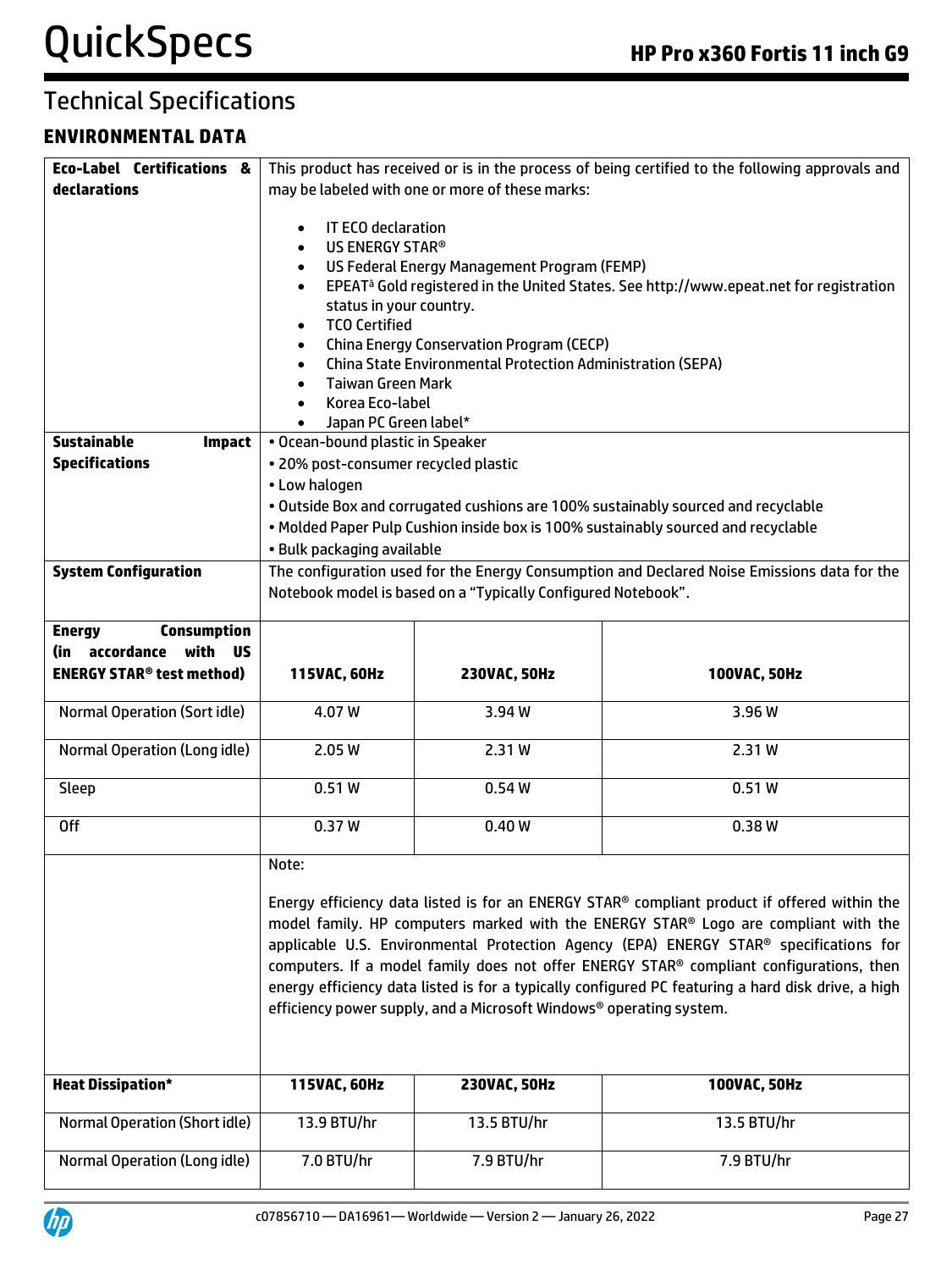| Sleep                                 | 1.7 BTU/hr                                                                                                                                                                                                                                                                                                                                                                                                                                                                                                                                                                                                                                                                                                                                                                   |                           | 1.8 BTU/hr      |      |                                                                         | 1.7 BTU/hr                                                                                                                                                                             |  |
|---------------------------------------|------------------------------------------------------------------------------------------------------------------------------------------------------------------------------------------------------------------------------------------------------------------------------------------------------------------------------------------------------------------------------------------------------------------------------------------------------------------------------------------------------------------------------------------------------------------------------------------------------------------------------------------------------------------------------------------------------------------------------------------------------------------------------|---------------------------|-----------------|------|-------------------------------------------------------------------------|----------------------------------------------------------------------------------------------------------------------------------------------------------------------------------------|--|
| 0 <sup>ff</sup>                       | 1.3 BTU/hr                                                                                                                                                                                                                                                                                                                                                                                                                                                                                                                                                                                                                                                                                                                                                                   |                           | 1.4 BTU/hr      |      |                                                                         | 1.3 BTU/hr                                                                                                                                                                             |  |
|                                       | *NOTE: Heat dissipation is calculated based on the measured watts, assuming the service level is                                                                                                                                                                                                                                                                                                                                                                                                                                                                                                                                                                                                                                                                             |                           |                 |      |                                                                         |                                                                                                                                                                                        |  |
|                                       | attained for one hour.                                                                                                                                                                                                                                                                                                                                                                                                                                                                                                                                                                                                                                                                                                                                                       |                           |                 |      |                                                                         |                                                                                                                                                                                        |  |
| Declared<br>Noise<br><b>Emissions</b> |                                                                                                                                                                                                                                                                                                                                                                                                                                                                                                                                                                                                                                                                                                                                                                              | <b>Sound Power</b>        |                 |      | <b>Sound Pressure</b>                                                   |                                                                                                                                                                                        |  |
| accordance<br>with<br>(in             |                                                                                                                                                                                                                                                                                                                                                                                                                                                                                                                                                                                                                                                                                                                                                                              | (L <sub>WAd</sub> , bels) |                 |      |                                                                         | (L <sub>pAm</sub> , decibels)                                                                                                                                                          |  |
| ISO 7779 and ISO 9296)                |                                                                                                                                                                                                                                                                                                                                                                                                                                                                                                                                                                                                                                                                                                                                                                              |                           |                 |      |                                                                         |                                                                                                                                                                                        |  |
| Typically Configured - Idle           |                                                                                                                                                                                                                                                                                                                                                                                                                                                                                                                                                                                                                                                                                                                                                                              | 2.2                       |                 |      | 14.3                                                                    |                                                                                                                                                                                        |  |
| Fixed Disk - Random writes            |                                                                                                                                                                                                                                                                                                                                                                                                                                                                                                                                                                                                                                                                                                                                                                              | 2.2                       |                 |      | 14.1                                                                    |                                                                                                                                                                                        |  |
| Optical Drive - Sequential<br>reads   |                                                                                                                                                                                                                                                                                                                                                                                                                                                                                                                                                                                                                                                                                                                                                                              | 2.2                       |                 |      | 14.4                                                                    |                                                                                                                                                                                        |  |
| <b>Longevity and Upgrading</b>        |                                                                                                                                                                                                                                                                                                                                                                                                                                                                                                                                                                                                                                                                                                                                                                              |                           |                 |      | warranty period and or for up to "5" years after the end of production. | This product can be upgraded, possibly extending its useful life by several years. Upgradeable<br>features and/or components contained in the spare parts are available throughout the |  |
| <b>Additional Information</b>         | This product is in compliance with the Restrictions of Hazardous Substances (RoHS)<br>$\bullet$<br>directive - 2011/65/EC.<br>This HP product is designed to comply with the Waste Electrical and Electronic<br>$\bullet$<br>Equipment (WEEE) Directive - 2002/96/EC.<br>This product is in compliance with California Proposition 65 (State of California; Safe<br>$\bullet$<br>Drinking Water and Toxic Enforcement Act of 1986).<br>This product is in compliance with the IEEE 1680 (EPEAT) standard at the Gold level,<br>$\bullet$<br>see www.epeat.net<br>Plastics parts weighing over 25 grams used in the product are marked per ISO11469<br>$\bullet$<br>and ISO1043.<br>This product is 97.0% recycle-able when properly disposed of at end of life.<br>$\bullet$ |                           |                 |      |                                                                         |                                                                                                                                                                                        |  |
| <b>Packaging Materials</b>            | <b>External:</b>                                                                                                                                                                                                                                                                                                                                                                                                                                                                                                                                                                                                                                                                                                                                                             | PAPER/Corrugated          |                 |      | 191 g                                                                   |                                                                                                                                                                                        |  |
|                                       |                                                                                                                                                                                                                                                                                                                                                                                                                                                                                                                                                                                                                                                                                                                                                                              | PAPER/Paperboard          |                 |      |                                                                         | 44 g                                                                                                                                                                                   |  |
|                                       | PAPER/Molded Pulp                                                                                                                                                                                                                                                                                                                                                                                                                                                                                                                                                                                                                                                                                                                                                            |                           |                 | 84 g |                                                                         |                                                                                                                                                                                        |  |
|                                       | PLASTIC/Polyethylene low density - LDPE<br>Internal:                                                                                                                                                                                                                                                                                                                                                                                                                                                                                                                                                                                                                                                                                                                         |                           | 13 <sub>g</sub> |      |                                                                         |                                                                                                                                                                                        |  |
|                                       | PLASTIC/Polypropylene - PP<br>3 <sub>g</sub>                                                                                                                                                                                                                                                                                                                                                                                                                                                                                                                                                                                                                                                                                                                                 |                           |                 |      |                                                                         |                                                                                                                                                                                        |  |
|                                       | The plastic packaging material contains at least 0.00% recycled content.<br>The corrugated paper packaging materials contains at least 59.1% recycled content.                                                                                                                                                                                                                                                                                                                                                                                                                                                                                                                                                                                                               |                           |                 |      |                                                                         |                                                                                                                                                                                        |  |
| <b>RoHS Compliance</b>                | HP Inc. complies fully with materials regulations. We were among the first companies to extend                                                                                                                                                                                                                                                                                                                                                                                                                                                                                                                                                                                                                                                                               |                           |                 |      |                                                                         |                                                                                                                                                                                        |  |
|                                       | the restrictions in the European Union (EU) Restriction of Hazardous Substances (RoHS)<br>Directive to our products worldwide through the HP GSE. HP has contributed to the<br>development of related legislation in Europe, as well as China, India, and Vietnam.                                                                                                                                                                                                                                                                                                                                                                                                                                                                                                           |                           |                 |      |                                                                         |                                                                                                                                                                                        |  |
|                                       | We believe the RoHS directive and similar laws play an important role in promoting industry-<br>wide elimination of substances of concern. We have supported the inclusion of additional<br>substances—including PVC, BFRs, and certain phthalates—in future RoHS legislation that<br>pertains to electrical and electronics products.                                                                                                                                                                                                                                                                                                                                                                                                                                       |                           |                 |      |                                                                         |                                                                                                                                                                                        |  |
|                                       | We met our voluntary objective to achieve worldwide compliance with the new EU RoHS<br>requirements for virtually all relevant products by July 2013, and we will continue to extend the                                                                                                                                                                                                                                                                                                                                                                                                                                                                                                                                                                                     |                           |                 |      |                                                                         |                                                                                                                                                                                        |  |

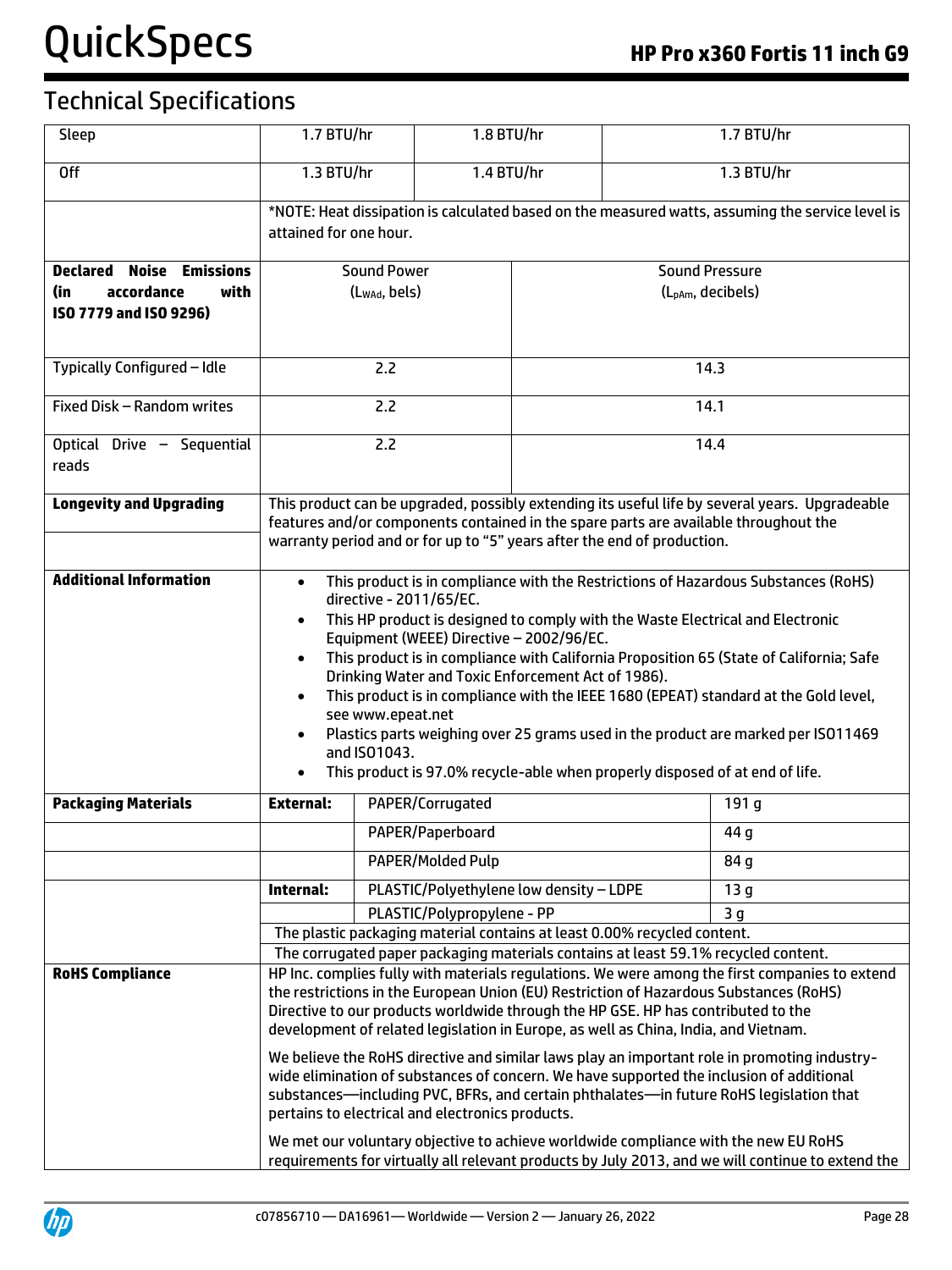|                                   | scope of the commitment to include further restricted substances as regulations continue to<br>evolve.                                                                                                                                                                                                                                                                                                                                                                                                                                                                                                                                                                                                                                                                                                                                                                                                                                                                                                                                                                                                                                                                                                                                                                                                                                                                                                                                                                                                                                                                                                                                                |  |  |
|-----------------------------------|-------------------------------------------------------------------------------------------------------------------------------------------------------------------------------------------------------------------------------------------------------------------------------------------------------------------------------------------------------------------------------------------------------------------------------------------------------------------------------------------------------------------------------------------------------------------------------------------------------------------------------------------------------------------------------------------------------------------------------------------------------------------------------------------------------------------------------------------------------------------------------------------------------------------------------------------------------------------------------------------------------------------------------------------------------------------------------------------------------------------------------------------------------------------------------------------------------------------------------------------------------------------------------------------------------------------------------------------------------------------------------------------------------------------------------------------------------------------------------------------------------------------------------------------------------------------------------------------------------------------------------------------------------|--|--|
|                                   | To obtain a copy of the HP RoHS Compliance Statement, see HP RoHS position statement.                                                                                                                                                                                                                                                                                                                                                                                                                                                                                                                                                                                                                                                                                                                                                                                                                                                                                                                                                                                                                                                                                                                                                                                                                                                                                                                                                                                                                                                                                                                                                                 |  |  |
| <b>Material Usage</b>             | This product does not contain any of the following substances in excess of regulatory limits<br>(refer to the HP General Specification for the Environment at<br>http://www.hp.com/hpinfo/globalcitizenship/environment/supplychain/gen_specifications.ht<br>$ml$ :<br>Asbestos<br>$\bullet$<br><b>Certain Azo Colorants</b><br>$\bullet$<br>Certain Brominated Flame Retardants - may not be used as flame retardants in<br>$\bullet$<br>plastics<br>Cadmium<br>$\bullet$<br><b>Chlorinated Hydrocarbons</b><br>$\bullet$<br><b>Chlorinated Paraffins</b><br>$\bullet$<br>Bis(2-Ethylhexyl) phthalate (DEHP)<br>$\bullet$<br>Benzyl butyl phthalate (BBP)<br>$\bullet$<br>Dibutyl phthalate (DBP)<br>$\bullet$<br>Diisobutyl phthalate (DIBP)<br>$\bullet$<br>Formaldehyde<br>$\bullet$<br><b>Halogenated Diphenyl Methanes</b><br>$\bullet$<br>Lead carbonates and sulfates<br>$\bullet$<br>Lead and Lead compounds<br>$\bullet$<br><b>Mercuric Oxide Batteries</b><br>$\bullet$<br>Nickel - finishes must not be used on the external surface designed to be frequently<br>$\bullet$<br>handled or carried by the user.<br><b>Ozone Depleting Substances</b><br>٠<br><b>Polybrominated Biphenyls (PBBs)</b><br>$\bullet$<br><b>Polybrominated Biphenyl Ethers (PBBEs)</b><br>$\bullet$<br>Polybrominated Biphenyl Oxides (PBBOs)<br>$\bullet$<br>Polychlorinated Biphenyl (PCB)<br>$\bullet$<br><b>Polychlorinated Terphenyls (PCT)</b><br>$\bullet$<br>Polyvinyl Chloride (PVC) - except for wires and cables, and certain retail packaging has<br>$\bullet$<br>been voluntarily removed from most applications.<br><b>Radioactive Substances</b> |  |  |
|                                   | Tributyl Tin (TBT), Triphenyl Tin (TPT), Tributyl Tin Oxide (TBTO)<br>$\bullet$                                                                                                                                                                                                                                                                                                                                                                                                                                                                                                                                                                                                                                                                                                                                                                                                                                                                                                                                                                                                                                                                                                                                                                                                                                                                                                                                                                                                                                                                                                                                                                       |  |  |
| <b>End-of-life Management and</b> | HP offers end-of-life HP product return and recycling programs in many geographic areas. To                                                                                                                                                                                                                                                                                                                                                                                                                                                                                                                                                                                                                                                                                                                                                                                                                                                                                                                                                                                                                                                                                                                                                                                                                                                                                                                                                                                                                                                                                                                                                           |  |  |
| <b>Recycling</b>                  | recycle your product, please go to: http://www.hp.com/go/reuse-recycle or contact your nearest<br>HP sales office. Products returned to HP will be recycled, recovered or disposed of in a<br>responsible manner.                                                                                                                                                                                                                                                                                                                                                                                                                                                                                                                                                                                                                                                                                                                                                                                                                                                                                                                                                                                                                                                                                                                                                                                                                                                                                                                                                                                                                                     |  |  |
|                                   | The EU WEEE directive (2002/95/EC) requires manufacturers to provide treatment information<br>for each product type for use by treatment facilities. This information (product disassembly<br>instructions) is posted on the Hewlett Packard web site at: http://www.hp.com/go/recyclers.<br>These instructions may be used by recyclers and other WEEE treatment facilities as well as HP<br>OEM customers who integrate and re-sell HP equipment.                                                                                                                                                                                                                                                                                                                                                                                                                                                                                                                                                                                                                                                                                                                                                                                                                                                                                                                                                                                                                                                                                                                                                                                                   |  |  |

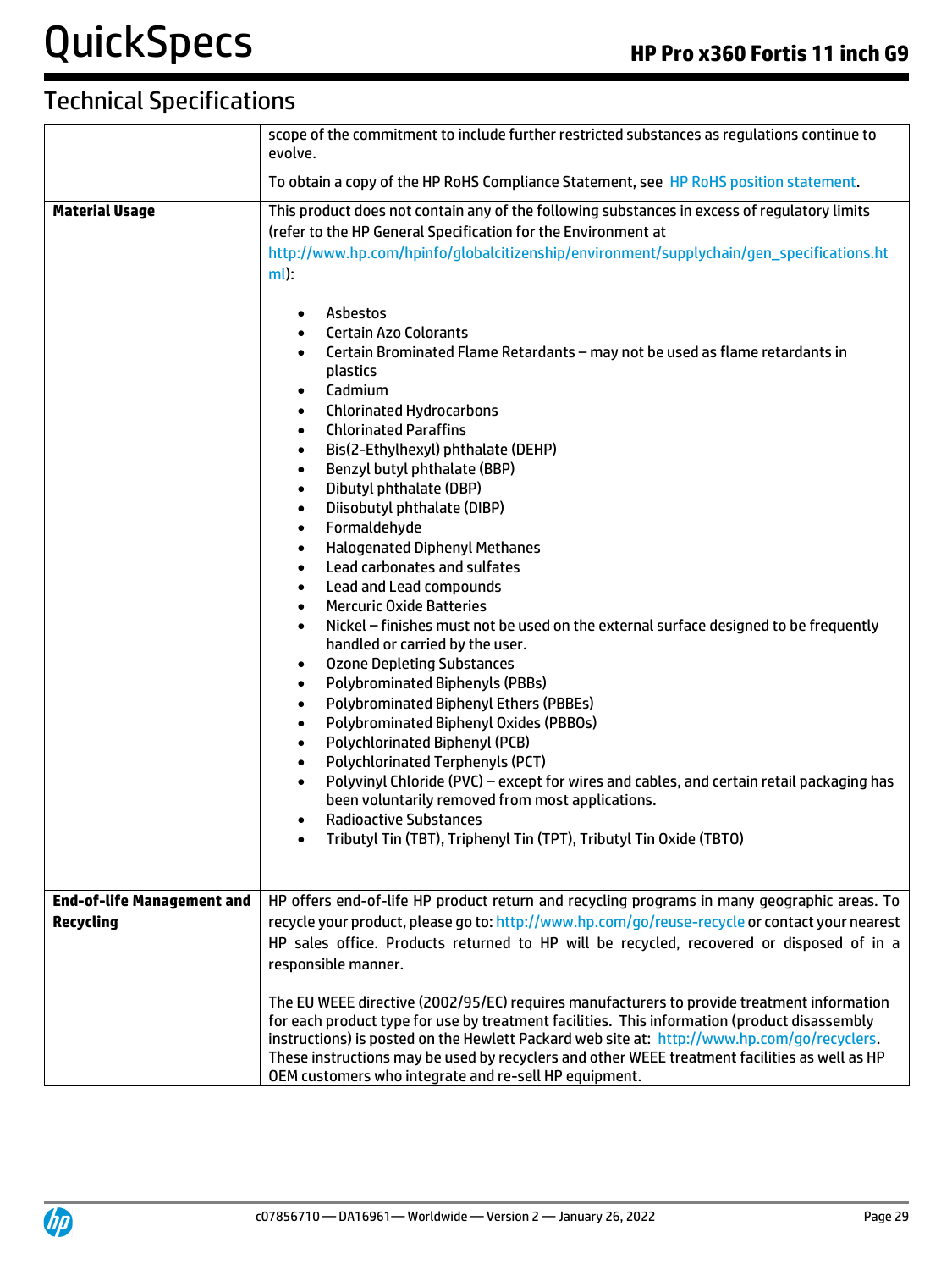# Technical Specifications

| HP,       | Inc. | Corporate                        | For more information about HP's commitment to the environment:                                                                                                                                           |  |  |
|-----------|------|----------------------------------|----------------------------------------------------------------------------------------------------------------------------------------------------------------------------------------------------------|--|--|
|           |      | <b>Environmental Information</b> |                                                                                                                                                                                                          |  |  |
|           |      |                                  | <b>Global Citizenship Report</b>                                                                                                                                                                         |  |  |
|           |      |                                  | http://www.hp.com/hpinfo/globalcitizenship/gcreport/index.html                                                                                                                                           |  |  |
|           |      |                                  | <b>Eco-label certifications</b>                                                                                                                                                                          |  |  |
|           |      |                                  | http://www8.hp.com/us/en/hp-information/environment/ecolabels.html                                                                                                                                       |  |  |
|           |      |                                  | ISO 14001 certificates:                                                                                                                                                                                  |  |  |
|           |      |                                  | http://h20195.www2.hp.com/V2/GetDocument.aspx?docname=c04755842                                                                                                                                          |  |  |
|           |      |                                  | and                                                                                                                                                                                                      |  |  |
|           |      |                                  | http://www.hp.com/hpinfo/globalcitizenship/environment/pdf/cert.pdf                                                                                                                                      |  |  |
| footnotes |      |                                  | Percentage of ocean-bound plastic contained in each component varies by product<br>$\bullet$<br>Recycled plastic content percentage is based on the definition set in the IEEE 1680.1-<br>2018 standard. |  |  |
|           |      |                                  | External power supplies, WWAN modules, power cords, cables and peripherals<br>excluded.                                                                                                                  |  |  |
|           |      |                                  | 100% outer box packaging and corrugated cushions made from sustainably sourced<br>certified and recycled fibers.                                                                                         |  |  |
|           |      |                                  | Fiber cushions made from 100% recycled wood fiber and organic materials.<br>$\bullet$                                                                                                                    |  |  |

#### **COUNTRY OF ORIGIN**

China

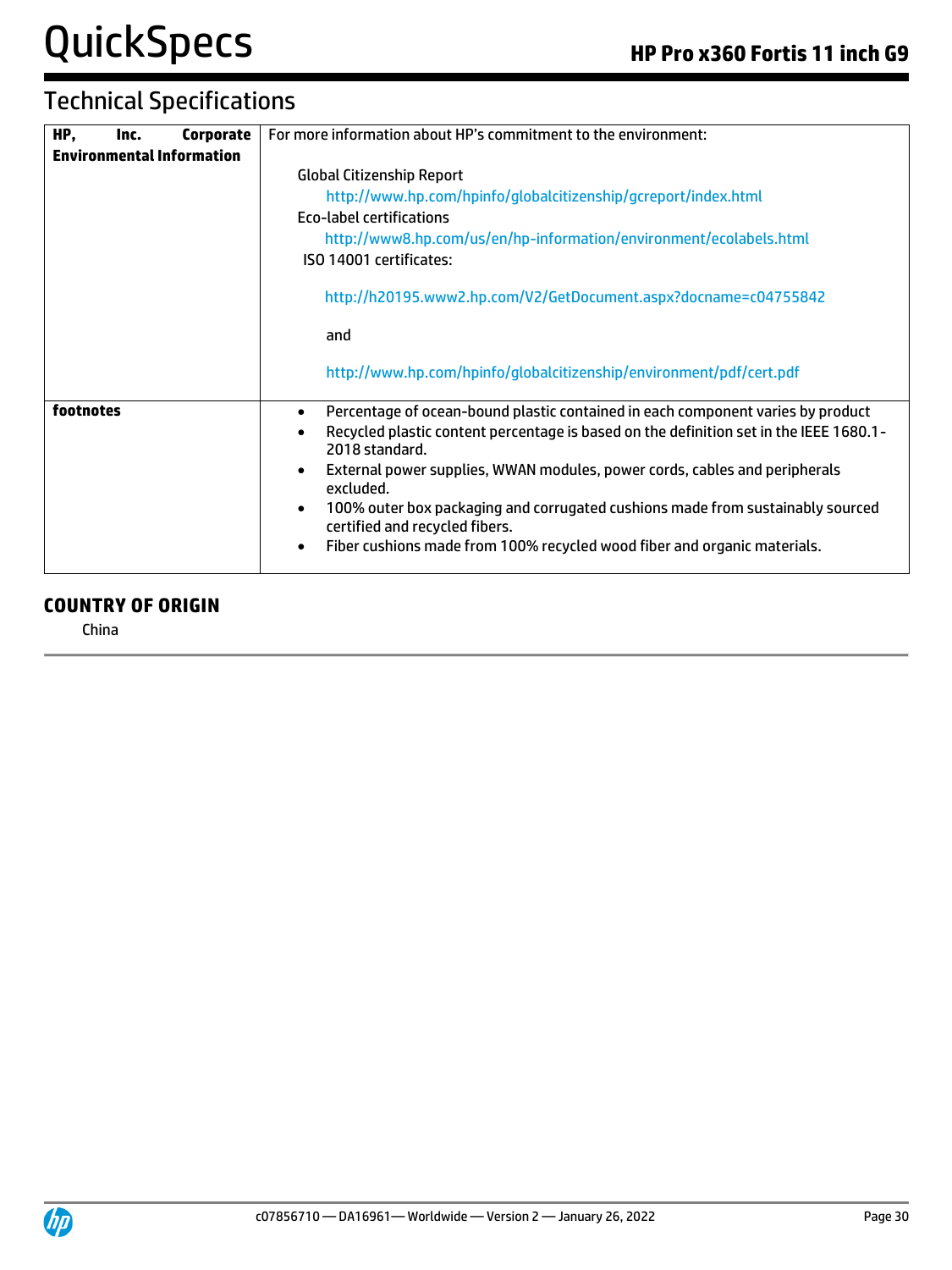## Options and Accessories (sold separately and availability may vary by country)

| <b>DOCKING (Sold Separately)</b>                                         |                                                                                                                                                                    |
|--------------------------------------------------------------------------|--------------------------------------------------------------------------------------------------------------------------------------------------------------------|
| <b>Docking station model #1</b>                                          | <b>HP USB-C Dock G5</b>                                                                                                                                            |
| <b>Total number of supported displays</b>                                | 3                                                                                                                                                                  |
| (incl.the notebook display)                                              |                                                                                                                                                                    |
| <b>Max.resolutions supported</b>                                         | Dual 5K@ 30Hz + 4K UHD (multi-function mode) 5120 x 2880                                                                                                           |
| <b>Dock Connectors</b>                                                   | 1xHDMI, 2xDP                                                                                                                                                       |
| <b>Technical limitations</b>                                             | FHD @ 60Hz in high resolution mode or dual 2.5K @ 60 Hz in multi-function<br>mode                                                                                  |
|                                                                          | Alternatively: 4K @30Hz in multi-function mode or (1) 4K @ 60Hz in high<br>resolution mode.                                                                        |
| <b>Docking station model #2</b>                                          | <b>HP USB-C Mini Dock</b>                                                                                                                                          |
| <b>Total number of supported displays</b><br>(incl.the notebook display) | $\mathbf{1}$                                                                                                                                                       |
| <b>Max.resolutions supported</b>                                         | Single 4K@30Hz (HDMI) or 2K@60Hz (VGA)                                                                                                                             |
| <b>Dock Connectors</b>                                                   | 1xHDMI, 1xVGA                                                                                                                                                      |
| <b>Technical limitations</b>                                             | Max 60W through USB-C alt mode cable with a 90W power supply (sold<br>separately).                                                                                 |
| <b>Docking station model #3</b>                                          | <b>HP USB-C/A Universal</b>                                                                                                                                        |
|                                                                          | Dock G2                                                                                                                                                            |
| <b>Total number of supported displays</b>                                | 3                                                                                                                                                                  |
| (incl.the notebook display)                                              |                                                                                                                                                                    |
| <b>Max.resolutions supported</b>                                         | Triple 4K UHD@ 60Hz<br>3840 x 2160                                                                                                                                 |
| <b>Dock Connectors</b>                                                   | 1xHDMI, 2xDP                                                                                                                                                       |
| <b>Technical limitations</b>                                             | The best resolution for dual or triple displays is 4K UHD@ 60Hz.                                                                                                   |
|                                                                          | For use with the USB-A adapter that comes in the box the maximum number<br>of displays supported is (2) 4k x 60 Hz on the Type-A Gen 1 connection from<br>the host |
| <b>Docking station model #4</b>                                          | HP USB-C Travel Dock G2                                                                                                                                            |
| <b>Total number of supported displays</b>                                | $\mathbf{1}$                                                                                                                                                       |
| (incl.the notebook display)                                              |                                                                                                                                                                    |
| <b>Max.resolutions supported</b>                                         | Single 4K@ 30 Hz 4960 x 2160 (via HDMI) or                                                                                                                         |
|                                                                          | 1920 x 1200@ 60Hz via VGA                                                                                                                                          |
| <b>Dock Connectors</b>                                                   | 1xHDMI, 1xVGA                                                                                                                                                      |
| <b>Technical limitations</b>                                             | Single external display using either HDMI or VGA.                                                                                                                  |

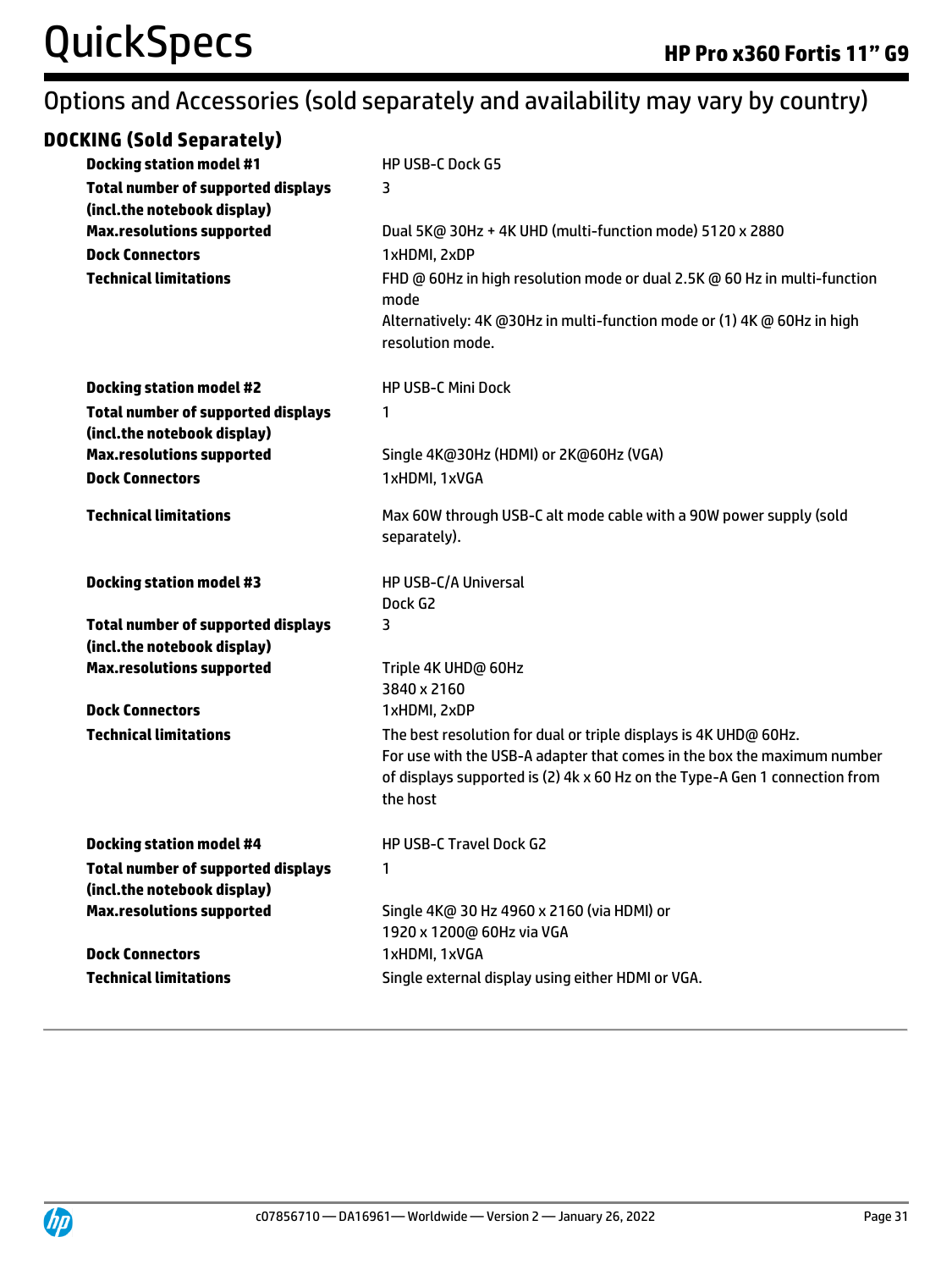# Options and Accessories (sold separately and availability may vary by country)

| Category           | <b>Description</b>                     | <b>Part Number</b> |
|--------------------|----------------------------------------|--------------------|
| <b>Audio/Video</b> | <b>HP Wired USB-A Stereo Headset</b>   | 428K6AA            |
|                    | <b>HP Wired 3.5mm Stereo Headset</b>   | 428K7AA            |
|                    | HP 955 4K Webcam                       | 4C9Q3AA            |
| Cases              | HP Always On 11.6 Black Case           | 1D3D0AA            |
|                    | <b>HP Business 13.3 Sleeve</b>         | 2UW00AA            |
|                    | <b>HP Business 14.1 Sleeve</b>         | 2UW01AA            |
|                    | HP Business 15.6 Top Load              | 2SC66AA            |
|                    | HP Business Slim 14.1 Top Load         | 2SC65AA            |
|                    | HP Business Slim 17.3 Top Load         | 2UW02AA            |
|                    | HP Executive 14.1 Tote                 | 6KD10AA            |
|                    | HP Executive 15.6 Backpack             | 6KD07AA            |
|                    | HP Executive 15.6 Top Load             | 6KD06AA            |
|                    | HP Executive 17.3 Backpack             | 6KD05AA            |
|                    | HP Executive 17.3 Top Load             | 6KD08AA            |
|                    | HP Executive Leather 15.6 Top Load     | 6KD09AA            |
|                    | HP Executive Slim 14.1 Top Load        | 6KD04AA            |
|                    | HP Prelude G2 15.6 Backpack            | 1E7D6AA            |
|                    | HP Prelude G2 15.6 Top Load            | 1E7D7AA            |
|                    | HP Prelude Pro Recycled 15.6 Backpack  | 1X644AA            |
|                    | HP Prelude Pro Recycled 15.6 Top Load  | 1X645AA            |
|                    | HP Renew 14 Laptop Sleeve              | 2E6U9AA, 2E6V0AA   |
|                    | HP Renew Business 14.1 Laptop Bag      | 3E5F9AA            |
|                    | HP Renew Business 14.1 Laptop Sleeve   | 3E2U7AA            |
|                    | HP Renew Business 15.6 Laptop Bag      | 3E5F8AA            |
|                    | HP Renew Business 17.3 Laptop Backpack | 3E2U5AA            |
|                    | HP Renew Business 17.3 Laptop Bag      | 3E2U6AA            |
|                    | HP Reversible 11.6 Sleeve              | <b>7ZE81AA</b>     |
|                    | HP Reversible 13.3 Sleeve              | <b>7ZE82AA</b>     |
| <b>Docking</b>     | HP USB-C 120W G5 Dock                  | 5TW10AA            |
|                    | HP USB-C/A 120W G2 Universal Dock      | 5TW13AA            |
| Hub                | <b>HP USB-C Mini Dock</b>              | 1PM64AA            |
|                    | HP Universal USB-C Multiport Hub       | 50H55AA            |
|                    | HP USB-C Travel Dock G2                | <b>7PJ38AA</b>     |
|                    | <b>HP USB-C to USB-A Hub</b>           | Z6A00AA            |
| <b>Adapter</b>     | HP HDMI to DVI Adapter                 | <b>F5A28AA</b>     |
|                    | HP HDMI to VGA Adapter                 | H4F02AA            |
|                    | HP USB-C to DisplayPort Adapter        | N9K78AA            |
|                    | HP USB-C to HDMI 2.0 Adapter           | 1WC36AA            |
|                    | HP USB-C to RJ45 Adapter               | <b>V7W66AA</b>     |

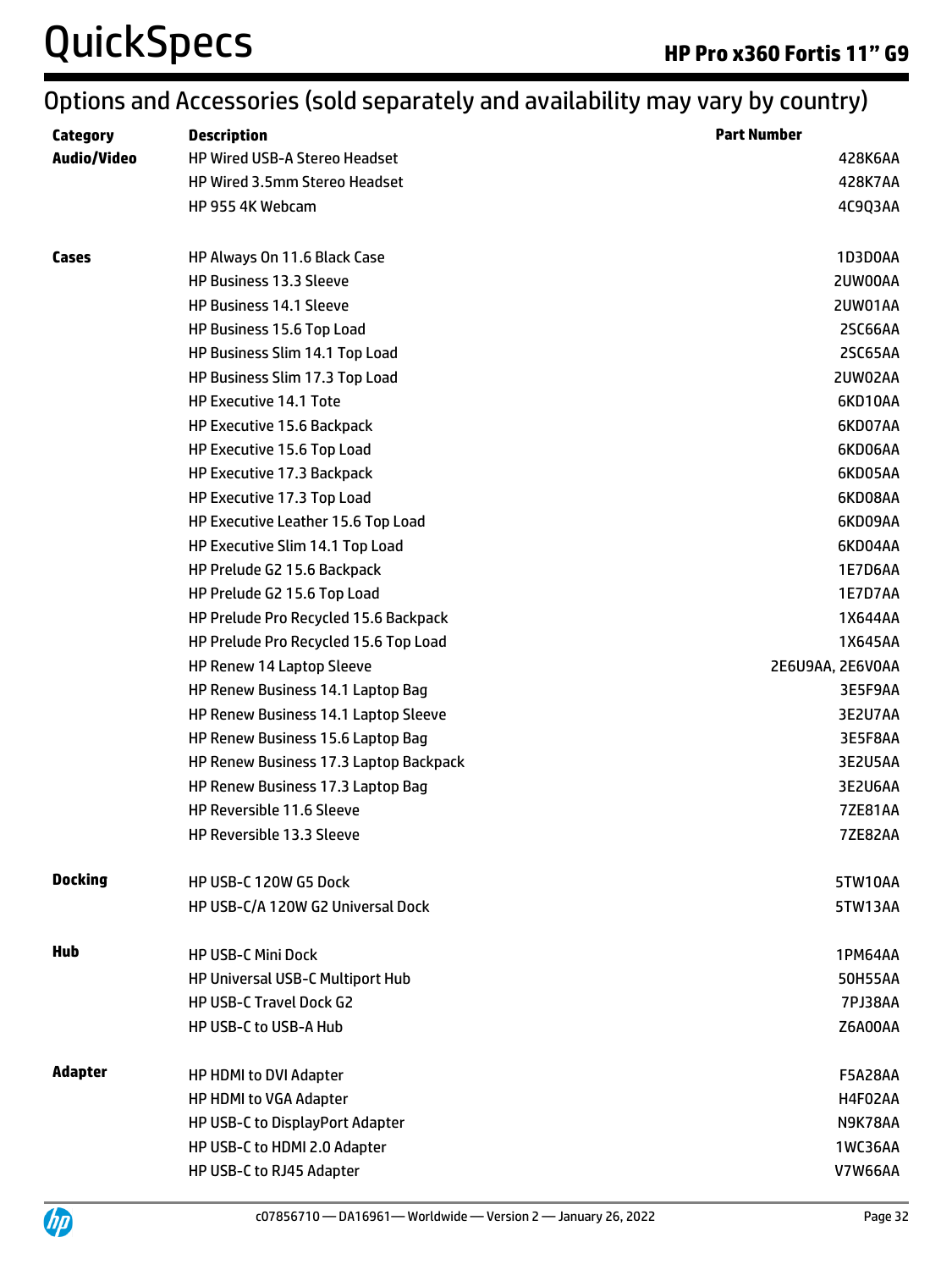# Options and Accessories (sold separately and availability may vary by country)

|                        | HP USB-C to USB 3.0 Adapter                              | <b>N2Z63AA</b> |
|------------------------|----------------------------------------------------------|----------------|
|                        | HP USB-C to VGA Adapter                                  | N9K76AA        |
|                        |                                                          |                |
| Keyboard/Combo         | HP 975 USB+Bluetooth Dual-Mode Wireless Keyboard         | 3Z726AA        |
|                        | HP 455 Programmable Wireless Keyboard                    | 4R177AA        |
|                        | HP 125 WD USB Keyboard                                   | 266C9AA        |
|                        | HP 320K WD USB Keyboard                                  | 9SR37AA        |
|                        | HP 655 Wireless Keyboard and Mouse Combo                 | 4R009AA        |
|                        | HP 225 Wired Mouse and Keyboard Combo                    | 286J4AA        |
|                        | HP 235 Wireless Mouse and Keyboard Combo                 | 1Y4D0AA        |
|                        | HP Slim Wireless Keyboard and Mouse                      | <b>T6L04AA</b> |
|                        | HP Wired Desktop 320MK Mouse and Keyboard                | 9SR36AA        |
|                        | HP Wireless Rechargeable 950MK Mouse and Keyboard        | 3M165AA        |
| Mouse                  | <b>HP USB Premium Wireless Mouse</b>                     | 1JR31AA        |
|                        | <b>HP 435 Multi-Device Wireless Mouse</b>                | 3B4Q5AA        |
|                        | HP 125 USB-A Wired Mouse                                 | 265A9AA        |
|                        | <b>HP 128 USB Laser Wired Mouse</b>                      | 265D9AA        |
|                        | <b>HP 320M USB-A Wired Mouse</b>                         | 9VA80AA        |
|                        | HP Creator USB-A+Bluetooth 935 Wireless Mouse Black      | 1D0K8AA        |
|                        | HP USB-A+Bluetooth Multi-Device 635 Wireless Mouse Black | 1D0K2AA        |
|                        | HP USB-A+Bluetooth Travel Bluetooth Mouse                | 6SP30AA        |
| <b>Pen/Pen Charger</b> | HP Slim Rechargeable Pen Charger                         | <b>TBD</b>     |
| <b>Power</b>           | HP 65W USB-C <sup>®</sup> Auto Chevy AC Power Adapter    | 5TQ76AA        |
|                        | HP 45W 4.5 mm Smart AC Power Adapter                     | <b>H6Y88AA</b> |
|                        | HP 45W USB-C G2 Zeus AC Power Adapter                    | 1HE07AA        |
|                        | HP 45W USB-C LC Dali AC Power Adapter                    | 1MZ01AA        |
|                        | HP 65W 4.5 mm Smart AC Power Adapter                     | <b>H6Y89AA</b> |
|                        | HP 65W 4.5 mm wDongle 7.4 mm Slim AC Power Adapter       | <b>H6Y82AA</b> |
|                        | HP 65W USB-C Hades AC Power Adapter                      | 1HE08AA        |
|                        | HP 65W USB-C LC AC Power Adapter                         | 1P3K6AA        |
| <b>Commodity</b>       | HP USB DVD-Writer EXT ODD                                | <b>F2B56AA</b> |
|                        | HP Nano Keyed Cable Lock                                 | 1AJ39AA        |
|                        | HP Nano Master Keyed Cable Lock                          | 1AJ40AA        |
|                        | HP SureKey Standard/Nano/Wedge Cable Lock                | 6UW42AA        |
|                        |                                                          |                |